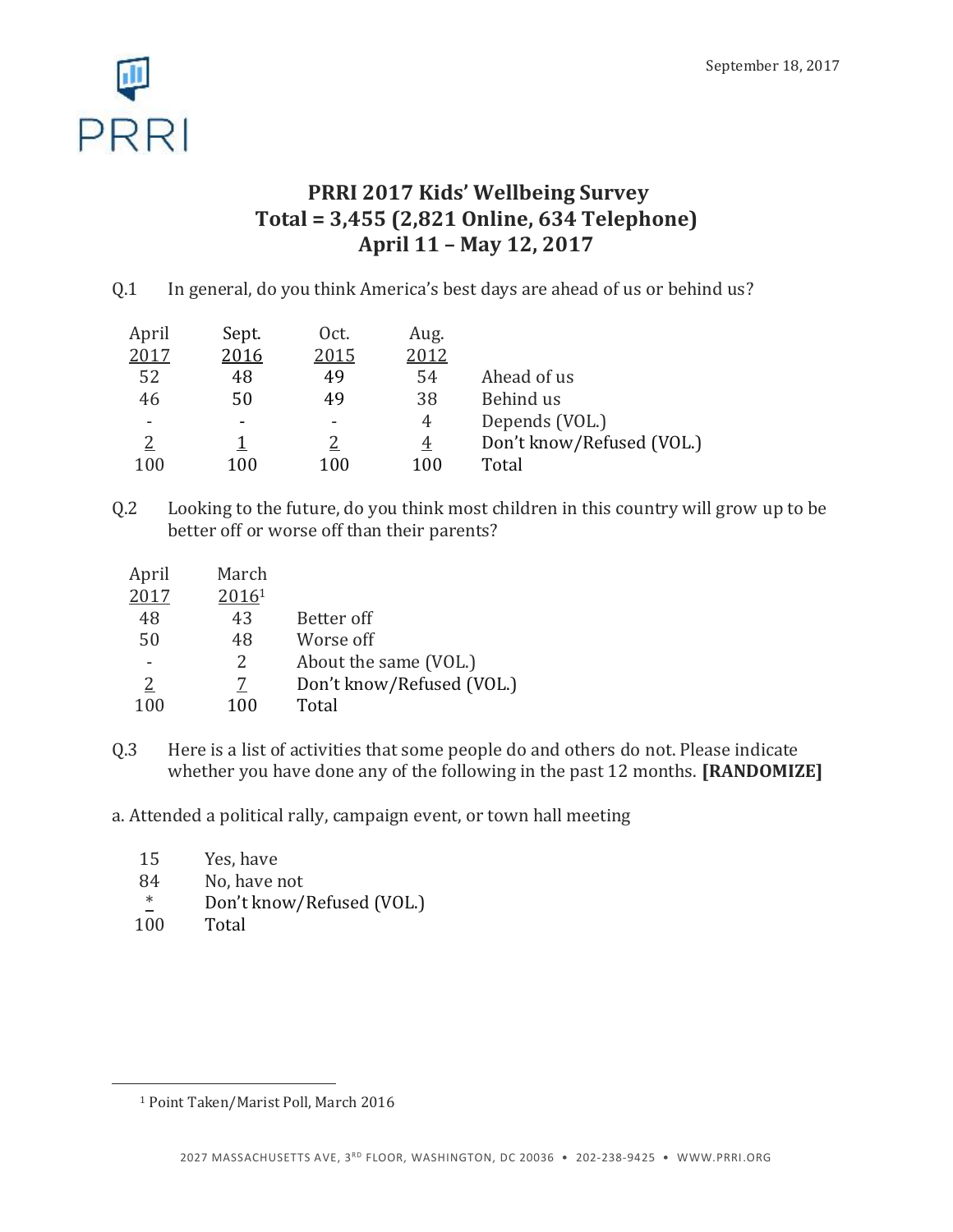b. Contacted an elected official

| April  | Aug.              |                           |
|--------|-------------------|---------------------------|
| 2017   | 2016 <sup>2</sup> |                           |
| 23     | 12                | Yes, have                 |
| 76     | 88                | No, have not              |
| $\ast$ |                   | Don't know/Refused (VOL.) |
| 100    | 100               | Total                     |

c. Displayed a poster or bumper-sticker, or wore a pin or piece of clothing supporting a political candidate or cause

| Don't know/Refused (VOL.) |
|---------------------------|
|                           |
|                           |

d. Publicly expressed your support for a political campaign or cause on Facebook, Twitter or other social media

| 34     | Yes, have                 |
|--------|---------------------------|
| 65     | No, have not              |
| $\ast$ | Don't know/Refused (VOL.) |
| 100    | Total                     |

e. Donated money to a political campaign or cause

- 19 Yes, have
- 81 No, have not
- \* Don't know/Refused (VOL.)
- 100 Total

 $\overline{a}$ 

<sup>2</sup> Pew Research Center American Trends Panel Poll, July 2016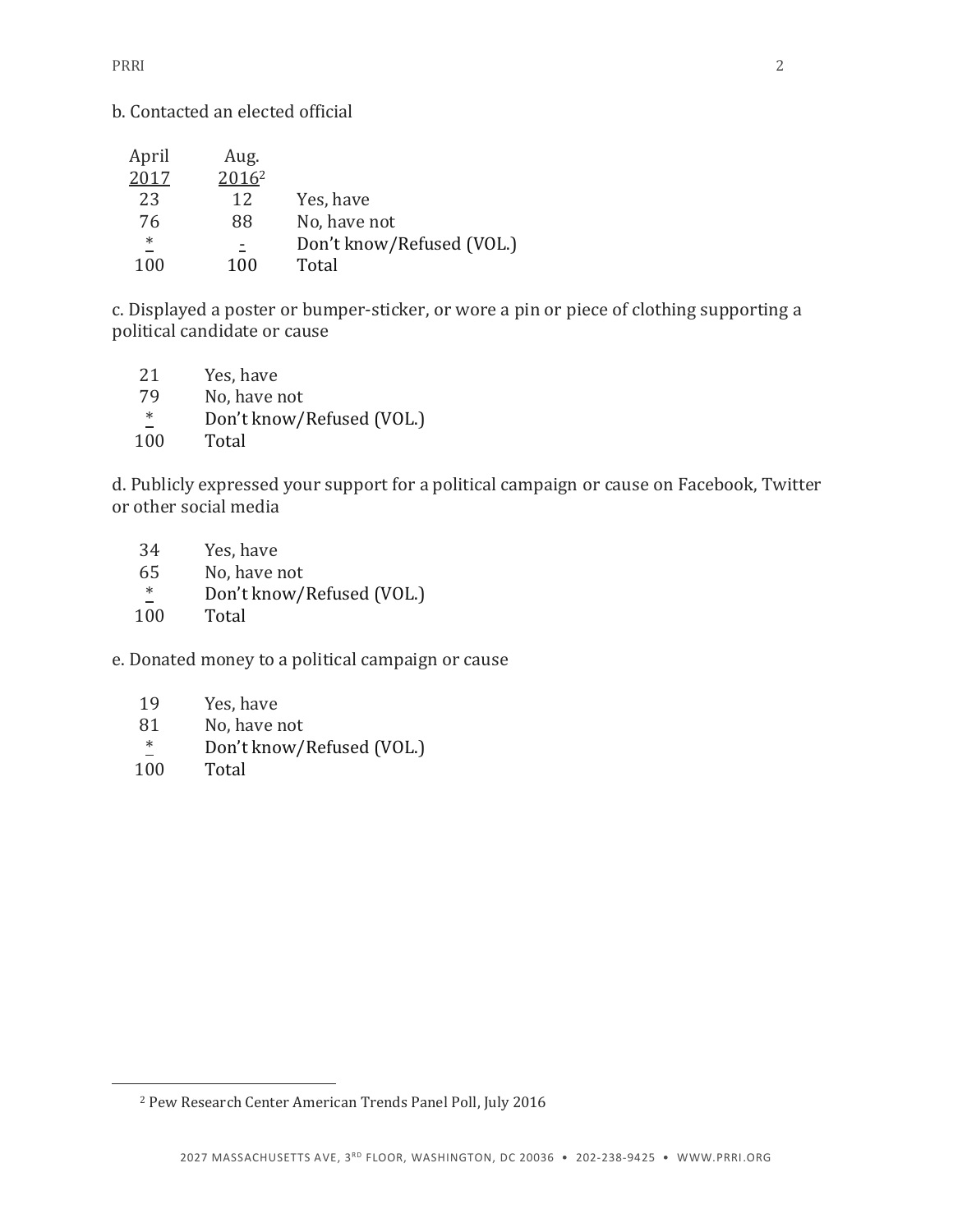- Q.4 Many people participate in some elections, but not others. Please say how often you participate in the following elections. How often would you say you vote in the following types of elections? **[RANDOMIZE]**
- a. Local elections for school board, city council and other city or county offices
	- 26 Always
	- 18 Nearly always
	- 15 In about half of elections
	- 17 Seldom
	- 24 Never
	- \* Don't know/Refused (VOL.)
	- 100 Total
- b. Elections for U.S. president
	- 63 Always
	- 11 Nearly always
	- 5 In about half of elections
	- 8 Seldom
	- 13 Never
	- $\frac{*}{100}$  Don't know/Refused (VOL.)
	- Total
- c. Midterm elections for U.S. Congress
	- 33 Always
	- 15 Nearly always
	- 11 In about half of elections
	- 14 Seldom
	- 27 Never
	- $\frac{*}{100}$  Don't know/Refused (VOL.)
	- **Total**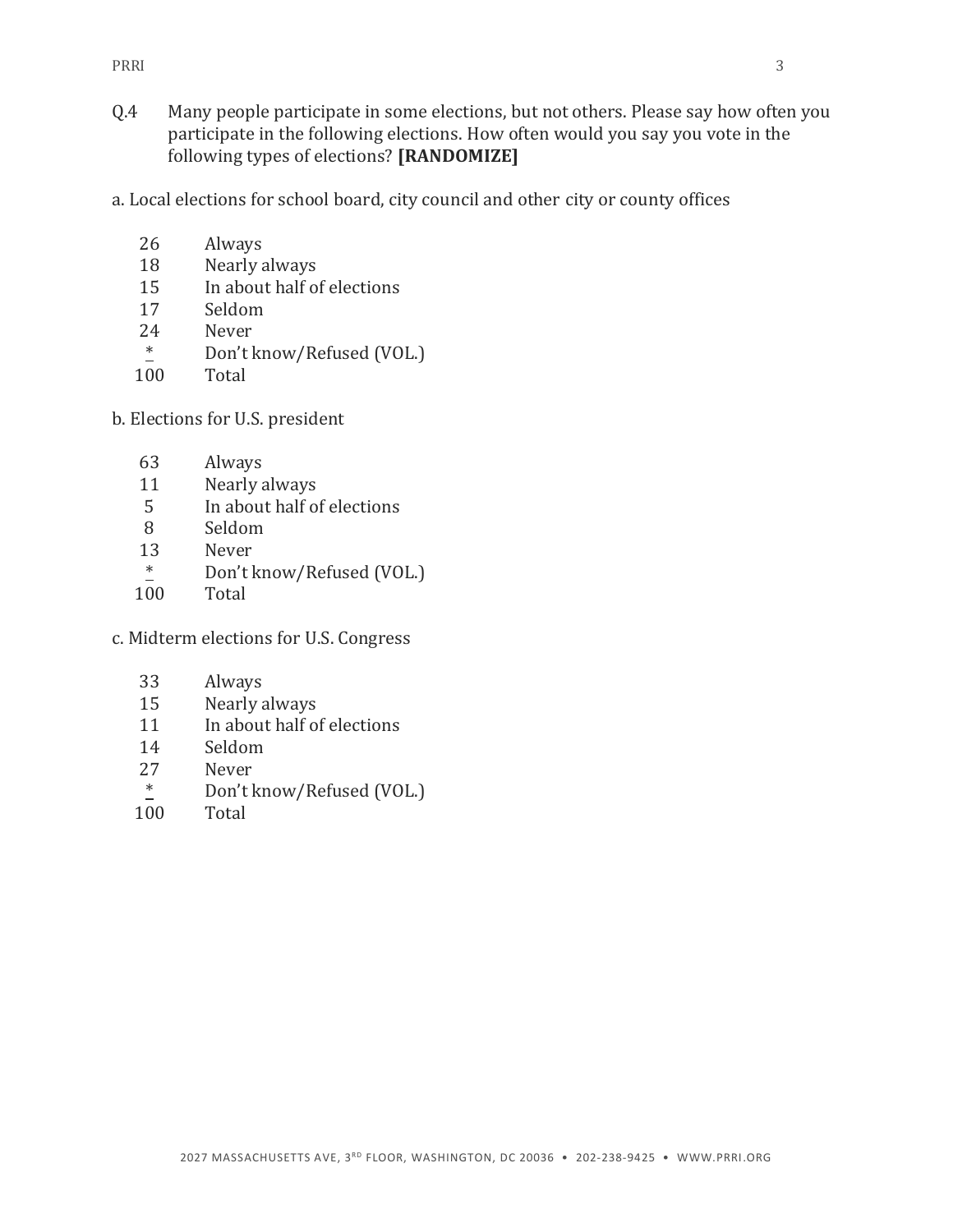PRRI 24

Q.5 Thinking about some issues that are important to people, how important are the following issues to you personally? For each issue, please say whether it is a critical issue to you, one among many important issues, or not that important compared to other issues. **[RANDOMIZE LIST]**

| а. | .rıme |
|----|-------|

| April | Sept.  | May    | Oct. |                                 |
|-------|--------|--------|------|---------------------------------|
| 2017  | 2016   | 2016   | 2015 |                                 |
| 54    | 54     | 48     | 53   | Critical issue                  |
| 39    | 39     | 45     | 39   | One among many important issues |
| 7     |        | 7      |      | Not that important an issue     |
|       | $\ast$ | $\ast$ |      | Don't know/Refused (VOL.)       |
| 100   | 100    | 100    | 100  | Total                           |

#### b. Race relations

| April | Sept. | May  | Oct. |                                 |
|-------|-------|------|------|---------------------------------|
| 2017  | 2016  | 2016 | 2015 |                                 |
| 37    | 47    | 36   | 39   | Critical issue                  |
| 44    | 40    | 45   | 42   | One among many important issues |
| 18    | 12    | 19   | 19   | Not that important an issue     |
|       |       | ∗    |      | Don't know/Refused (VOL.)       |
| 100   | 100   | 100  | 100  | Total                           |

## c. Cost of higher education

- 49 One among many important issues
- 12 Not that important an issue
- 1 Don't know/Refused (VOL.)
- 100 Total

d. Health care

| April  | Oct. | Dec. |                                 |
|--------|------|------|---------------------------------|
| 2017   | 2015 | 2013 |                                 |
| 65     | 63   | 57   | Critical issue                  |
| 31     | 32   | 31   | One among many important issues |
|        |      | 10   | Not that important an issue     |
| $\ast$ |      | 2    | Don't know/Refused (VOL.)       |
| 100    | 100  | 100  | Total                           |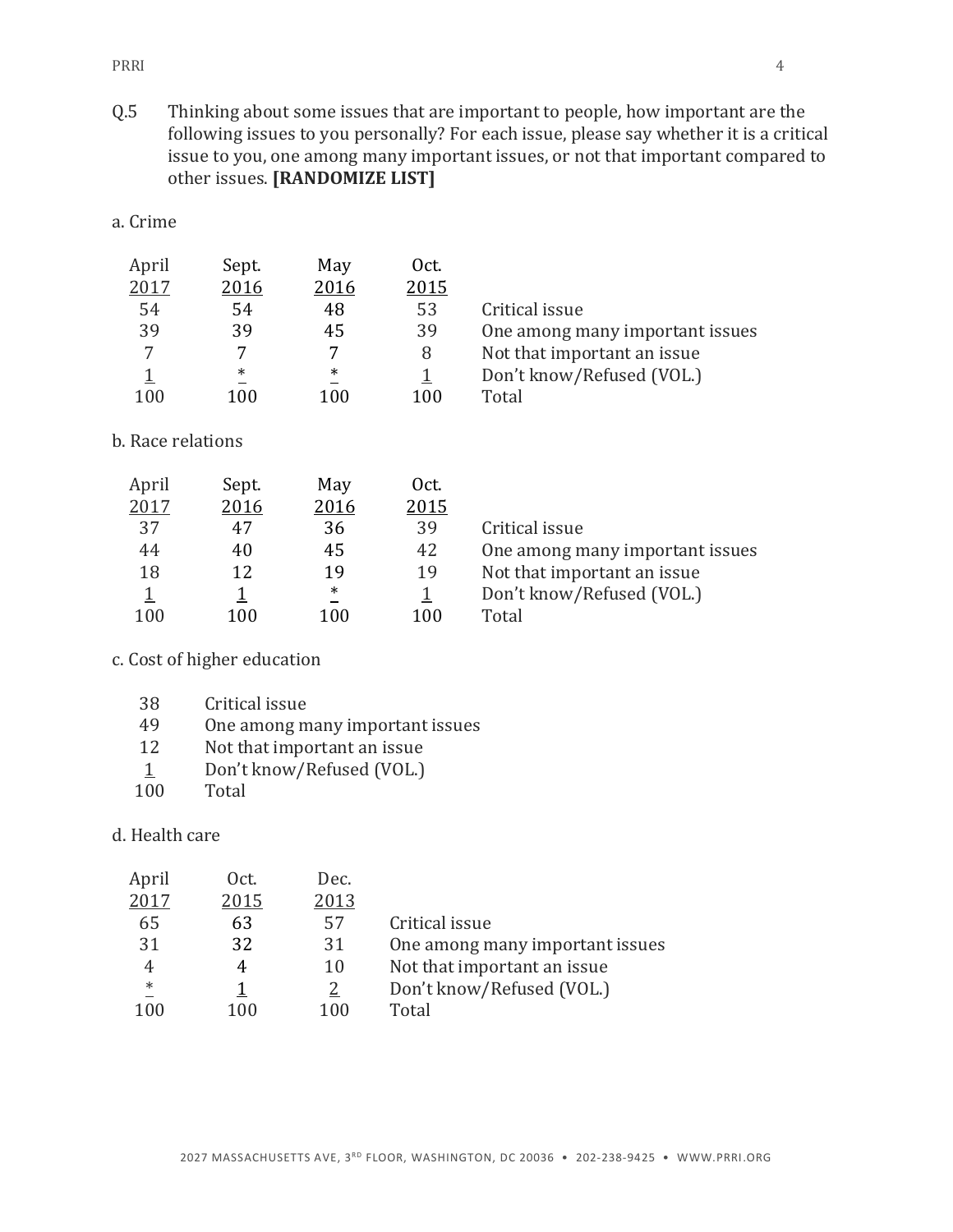#### e. Quality of public schools

- Critical issue
- One among many important issues
- Not that important an issue
- \* Don't know/Refused (VOL.)
- Total

f. Cost of childcare

- Critical issue
- One among many important issues
- Not that important an issue
- Don't know/Refused (VOL.)
- Total

g. Domestic violence

- Critical issue
- One among many important issues
- Not that important an issue
- $\frac{*}{100}$  Don't know/Refused (VOL.)
- Total
- h. Ensuring all children have equal opportunities to succeed
	- Critical issue
	- One among many important issues
	- Not that important an issue
	- \* Don't know/Refused (VOL.)
	- Total

#### **ASK FORM 1 ONLY [N=1,735]:**

i. People living in poverty

- Critical issue
- One among many important issues
- Not that important an issue
- 1 Don't know/Refused (VOL.)
- Total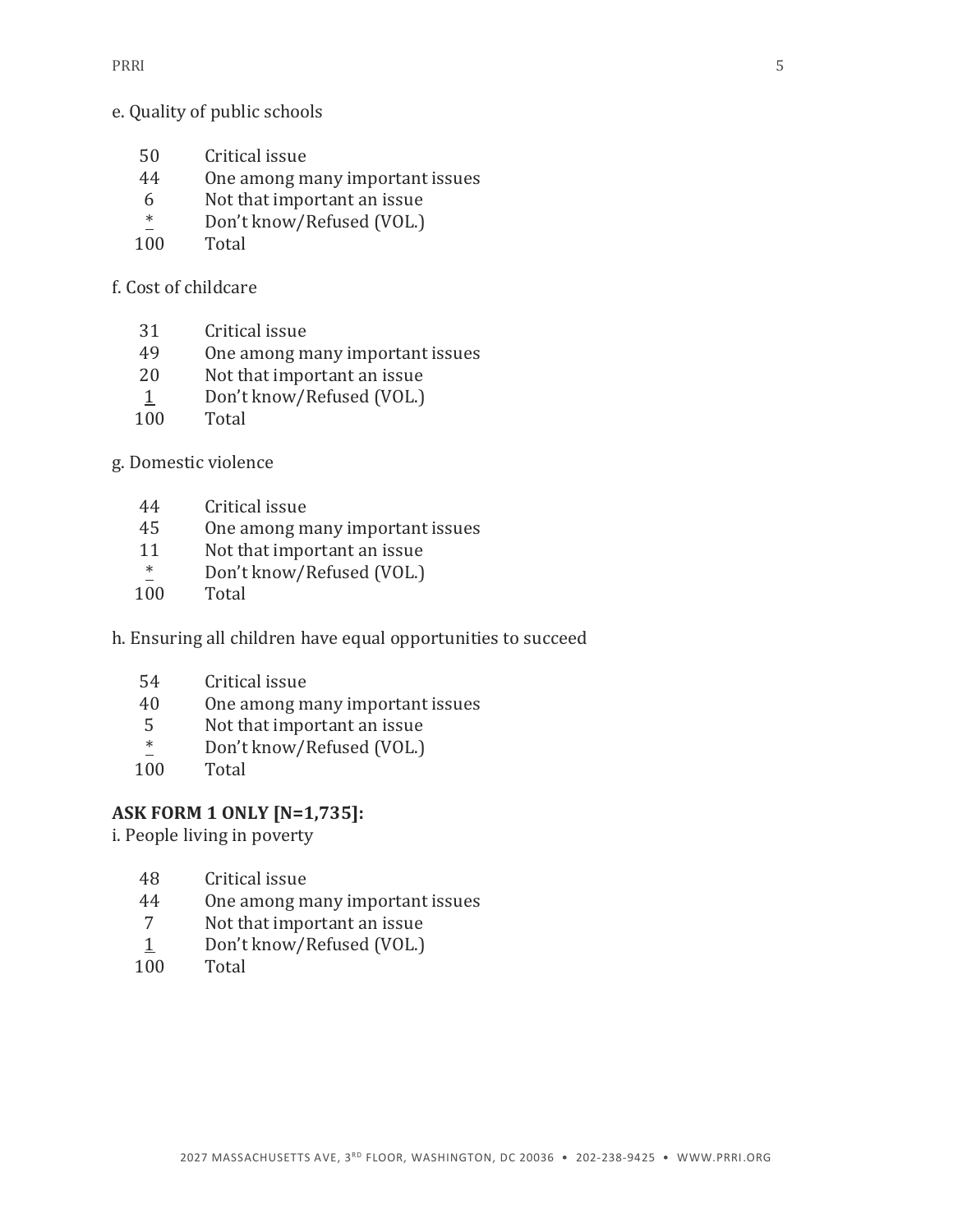j. Immigration issues

- 45 Critical issue
- 43 One among many important issues
- 12 Not that important an issue
- 1 Don't know/Refused (VOL.)
- 100 Total

# **ASK FORM 2 ONLY [N=1,720]:**

k. Children living in poverty

- 63 Critical issue
- 33 One among many important issues
- 4 Not that important an issue
- \* Don't know/Refused (VOL.)
- 100 Total

l. Immigration issues that affect children

- 44 Critical issue
- 43 One among many important issues
- 12 Not that important an issue
- 1 Don't know/Refused (VOL.)
- 100 Total
- Q.6 Now, we would like to get your views on some issues that are being discussed in the country today. Do you strongly favor, favor, oppose or strongly oppose the following… **[RANDOMIZE LIST]**
- a. Increasing the tax rate on Americans earning more than \$250,000 a year

|            |          |              |               |          | Don't know/ |
|------------|----------|--------------|---------------|----------|-------------|
|            | Strongly |              |               | Strongly | Refused     |
|            | favor    | <u>Favor</u> | <u>Oppose</u> | oppose   | (VOL.)      |
| April 2017 | 43       | 34           | 16            |          | $1 = 100$   |
| Oct. 2016  | 27       | 30           | 22            | 15       | $6 = 100$   |
| Sept. 2016 | 41       | 31           | 19            | 8        | $1 = 100$   |
| May 2016   | 33       | 36           | 22            | 9        | $1 = 100$   |
| April 2016 | 27       | 32           | 21            | 14       | $5 = 100$   |
| Aug. 2014  | 26       | 31           | 24            | 13       | $5 = 100$   |
| June 2013  | 29       | 34           | 22            | 12       | $3 = 100$   |
| Sept. 2012 | 33       | 28           | 19            | 17       | $4 = 100$   |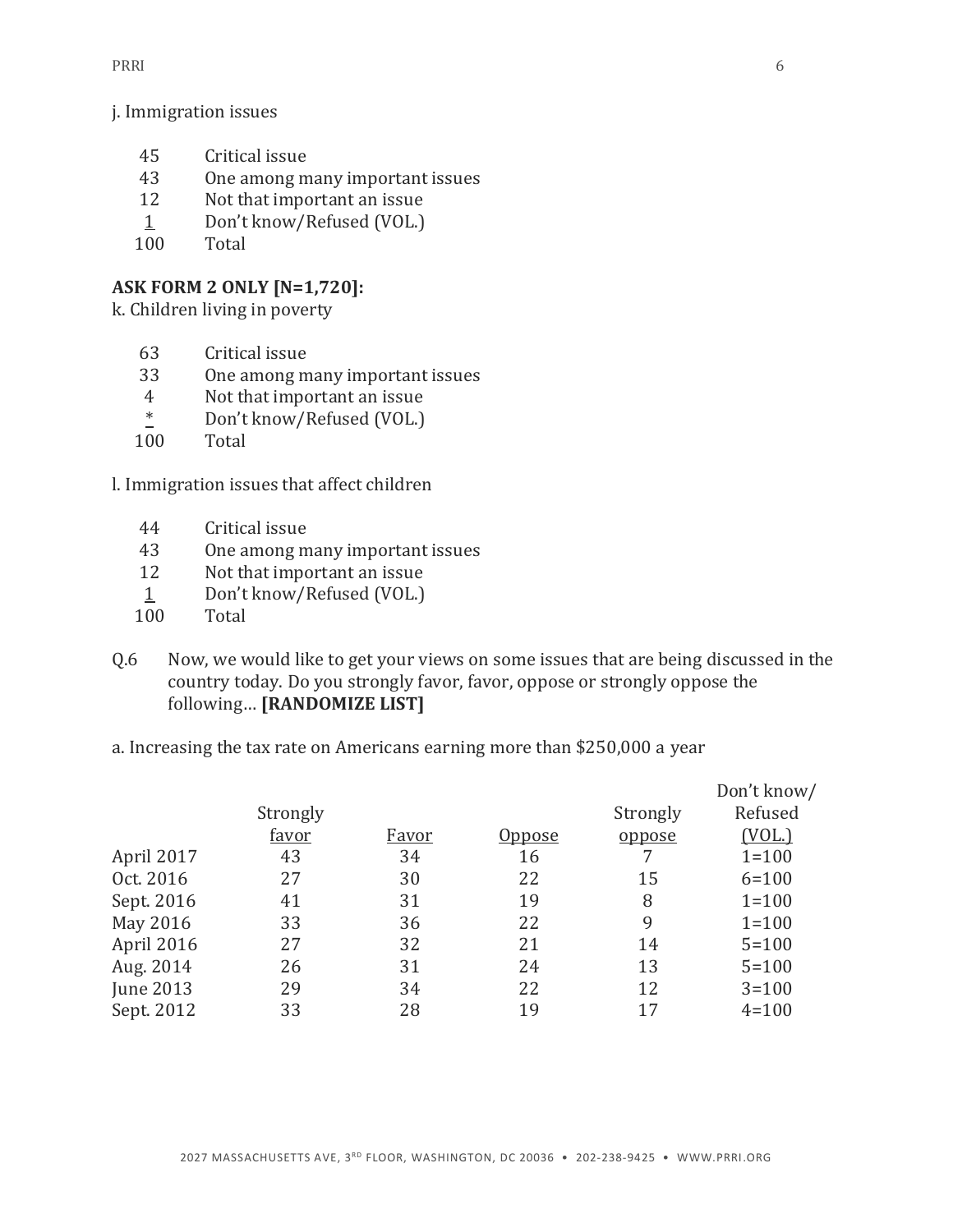PRRI 27

b. Requiring companies to provide all full-time employees with paid sick days if they or an immediate family member gets sick

| April | Oct.    | Aug.           |                           |
|-------|---------|----------------|---------------------------|
| 2017  | 2015    | 2014           |                           |
| 48    | 46      | 41             | Strongly favor            |
| 38    | 39      | 40             | Favor                     |
| 11    | 10      | 11             | Oppose                    |
| 2     | 5       | 4              | Strongly oppose           |
| 1     | $^\ast$ | $\overline{4}$ | Don't know/Refused (VOL.) |
| 100   | $100\,$ | $100\,$        | Total                     |

c. Providing tax breaks to low income parents with child support obligations to help them take care of their children

- Strongly favor
- Favor
- Oppose
- Strongly oppose
- 1 Don't know/Refused (VOL.)
- Total
- d. Providing free Pre-Kindergarten services to all children in your state
	- Strongly favor
	- Favor
	- Oppose
	- Strongly oppose
	- 1 Don't know/Refused (VOL.)
	- Total

e. Encouraging judges to find alternatives to prison for nonviolent juvenile offenders

- Strongly favor
- Favor
- Oppose
- Strongly oppose
- 1 Don't know/Refused (VOL.)
- Total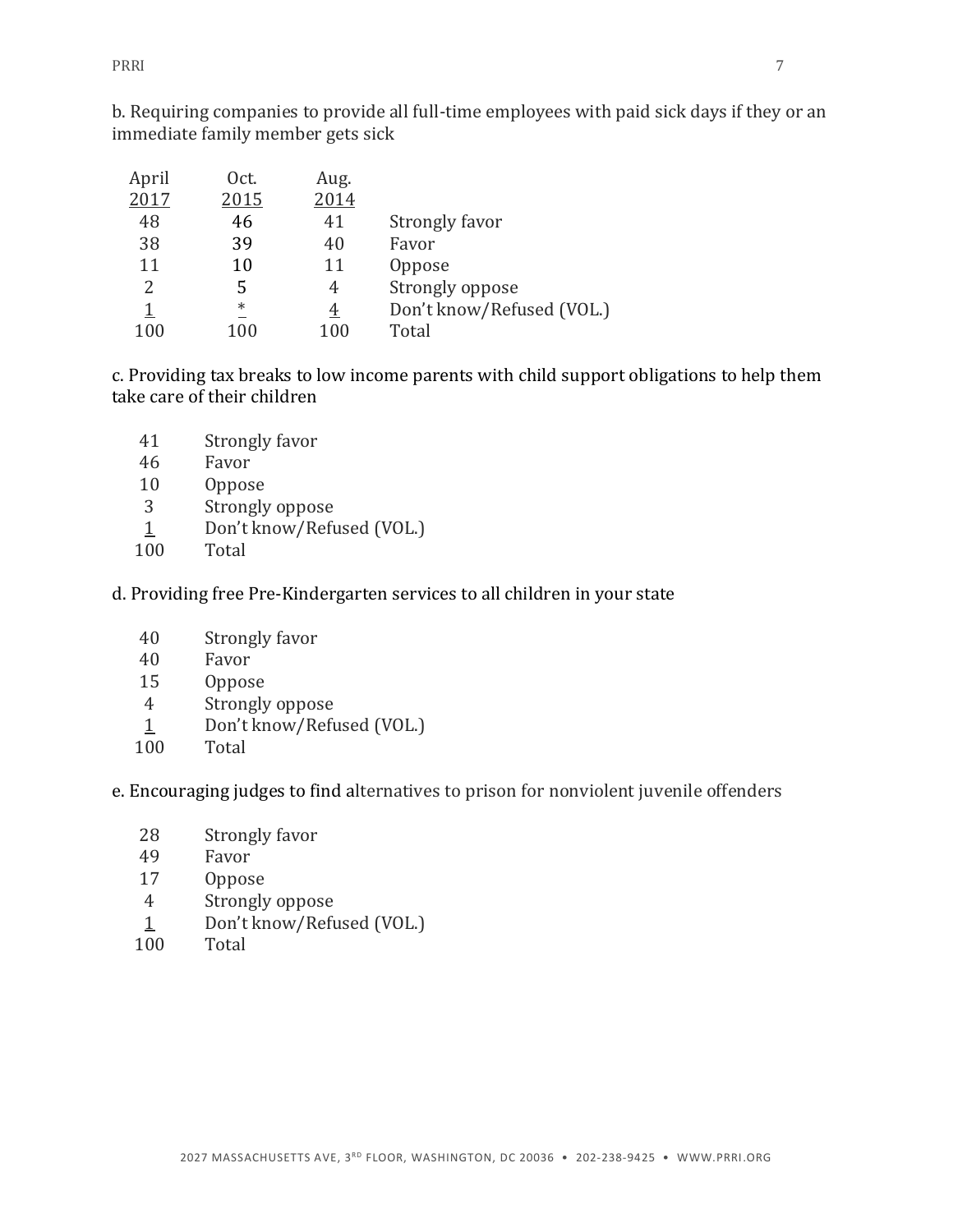PRRI 2008 - 2009 - 2009 - 2009 - 2009 - 2009 - 2009 - 2009 - 2009 - 2009 - 2009 - 2009 - 2009 - 2009 - 2009 - 2009 - 2009 - 2009 - 2009 - 2009 - 2009 - 2009 - 2009 - 2009 - 2009 - 2009 - 2009 - 2009 - 2009 - 2009 - 2009 -

f. Prohibiting employers from asking about criminal history on job application forms

- Strongly favor
- Favor
- Oppose
- Strongly oppose
- 2 Don't know/Refused (VOL.)
- Total
- Q.7 Thinking about some of the problems facing communities in the U.S. today, please say whether any of the following are problems in your own community. **[RANDOMIZE LIST]**
- a. Drug abuse and addiction

| April       | Nov.     |                           |
|-------------|----------|---------------------------|
| 2017        | 2016     |                           |
| 68          | 51       | Major problem             |
| 25          | 35       | Minor problem             |
| 6           | 13       | Not a problem             |
| $\mathbf 1$ | <u>1</u> | Don't know/Refused (VOL.) |
| 100         | 100      | Total                     |

b. People suffering from hunger and malnutrition

- Major problem
- Minor problem
- Not a problem
- Don't know/Refused (VOL.)
- Total

c. Illegal immigration

| Oct.   | Aug. |                           |
|--------|------|---------------------------|
| 2015   | 2012 |                           |
| 36     | 28   | Major problem             |
| 39     | 36   | Minor problem             |
| 25     | 34   | Not a problem             |
| $\ast$ | 2    | Don't know/Refused (VOL.) |
| 100    | 100  | Total                     |
|        |      |                           |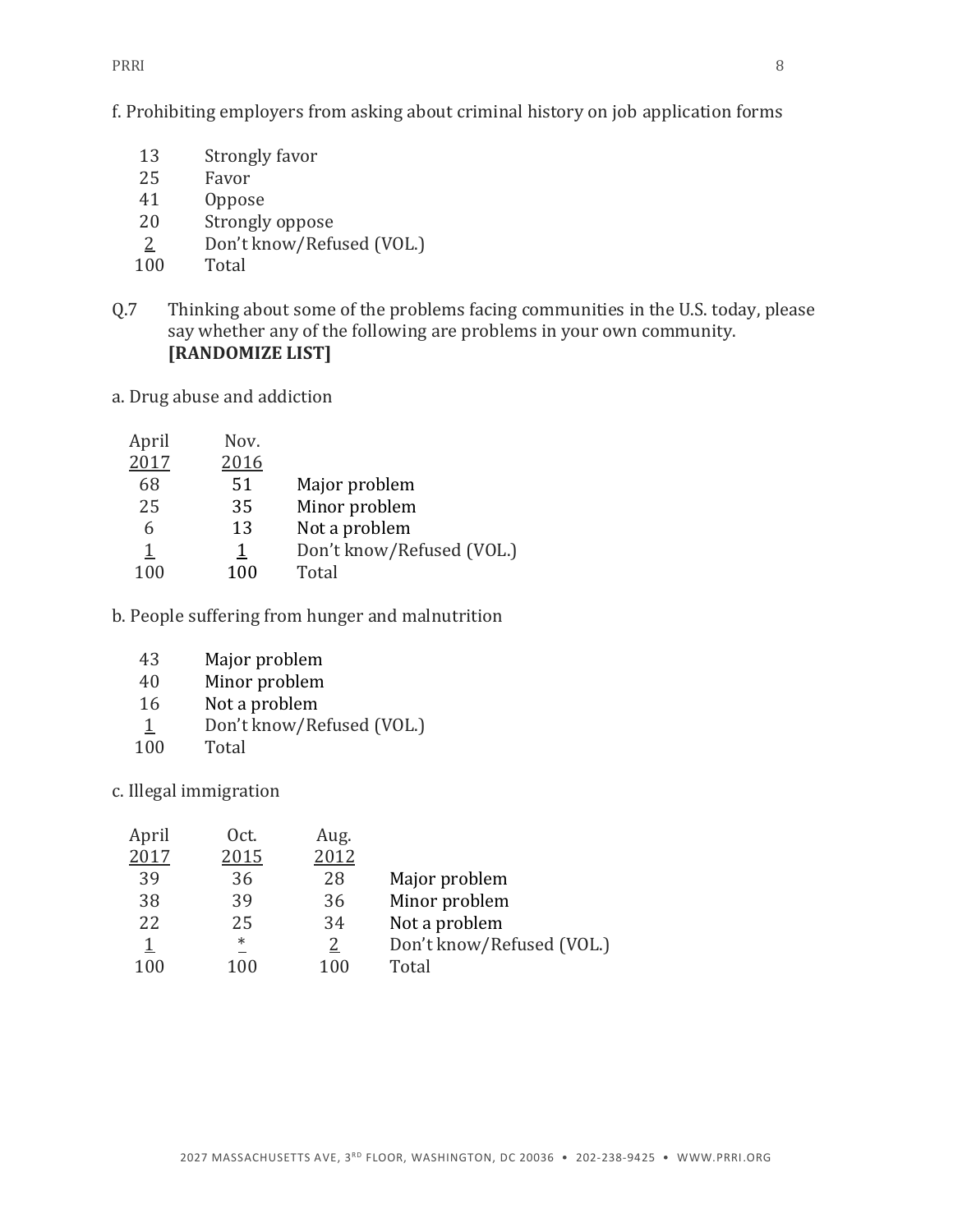d. Lack of good paying jobs

- Major problem
- Minor problem
- Not a problem
- Don't know/Refused (VOL.)
- Total

e. Lack of access to good public schools

- Major problem
- Minor problem
- Not a problem
- 1 Don't know/Refused (VOL.)
- Total

f. Lack of opportunities for young people

| April | Oct.   | Aug. |                           |
|-------|--------|------|---------------------------|
| 2017  | 2015   | 2012 |                           |
| 42    | 51     | 54   | Major problem             |
| 44    | 36     | 32   | Minor problem             |
| 13    | 12     | 12   | Not a problem             |
|       | $\ast$ |      | Don't know/Refused (VOL.) |
| 100   | 100    | 100  | Total                     |

g. Breakdown of families

| 43             | Major problem             |
|----------------|---------------------------|
| 43             | Minor problem             |
| 13             | Not a problem             |
| $\overline{2}$ | Don't know/Refused (VOL.) |
| 100            | Total                     |

#### h. Crime

| April | Oct.   | Aug. |                           |
|-------|--------|------|---------------------------|
| 2017  | 2015   | 2012 |                           |
| 50    | 48     | 33   | Major problem             |
| 41    | 42     | 48   | Minor problem             |
| 8     | 10     | 19   | Not a problem             |
|       | $\ast$ |      | Don't know/Refused (VOL.) |
| 100   | 100    | 100  | Total                     |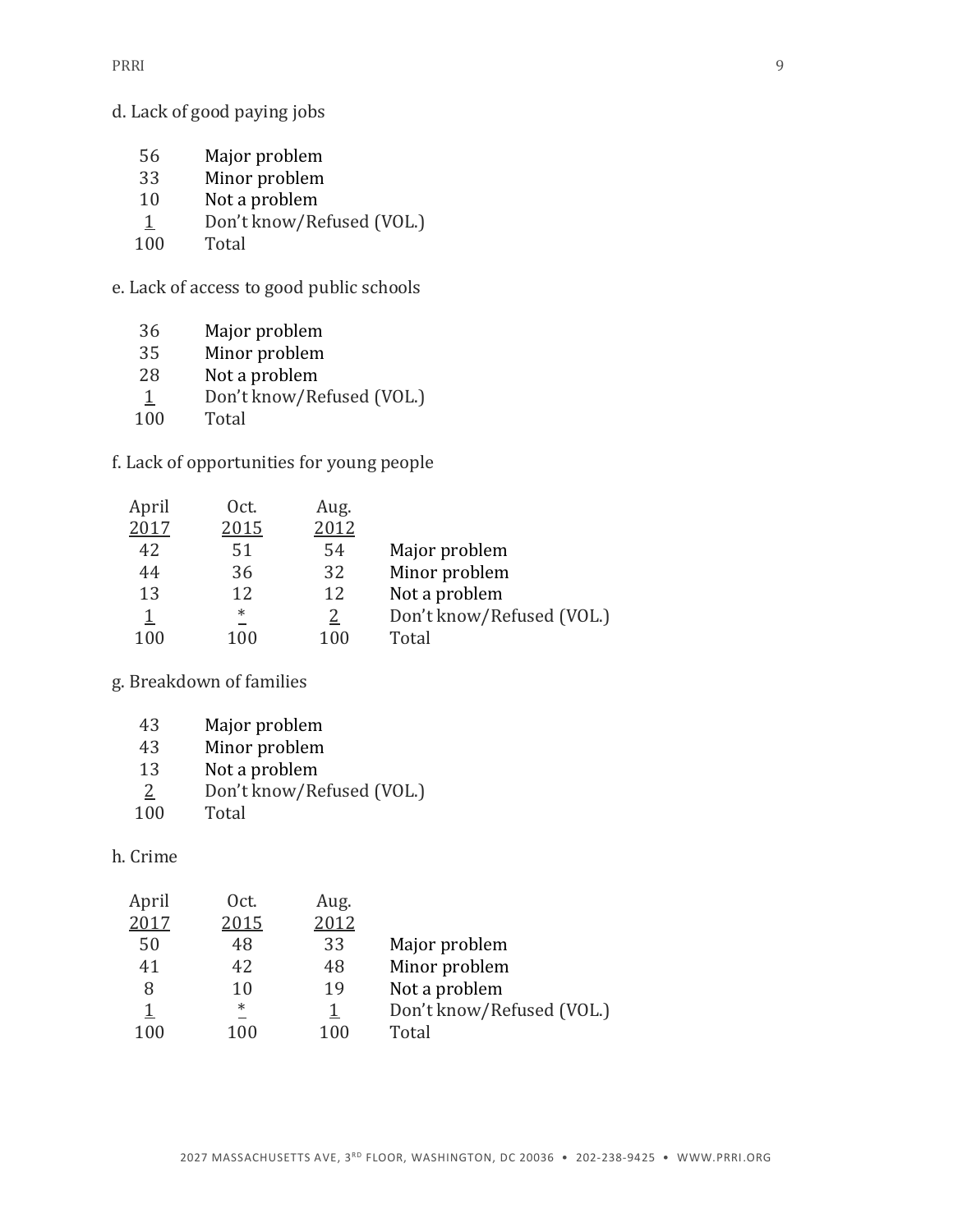# **ASK FORM 1 ONLY [N=1,723]:**

i. Racial tensions

| April  | Oct.    | Aug. |                           |
|--------|---------|------|---------------------------|
| 2017   | 2015    | 2012 |                           |
| 37     | 35      | 17   | Major problem             |
| 42     | 40      | 42   | Minor problem             |
| 2.1    | 24      | 39   | Not a problem             |
| $\ast$ | $^\ast$ |      | Don't know/Refused (VOL.) |
| 100    | 100     | 100  | Total                     |

#### **ASK FORM 2 ONLY [N=1,732]:**

j. Racism

- 41 Major problem
- 45 Minor problem
- 13 Not a problem
- 1 Don't know/Refused (VOL.)
- 100 Total
- Q.8 Now, please read the following statements on a few different topics and say if you agree or disagree with each one. **[RANDOMIZE LIST]**

a. Most young people today do not share the same values I do

- 32 Completely agree
- 43 Mostly agree
- 20 Mostly disagree
- 4 Completely disagree
- 1 Don't know/Refused (VOL.)
- 100 Total

b. In the United States today, children from all income groups have adequate opportunities to be successful

| Completely disagree       |  |
|---------------------------|--|
| Don't know/Refused (VOL.) |  |
|                           |  |
|                           |  |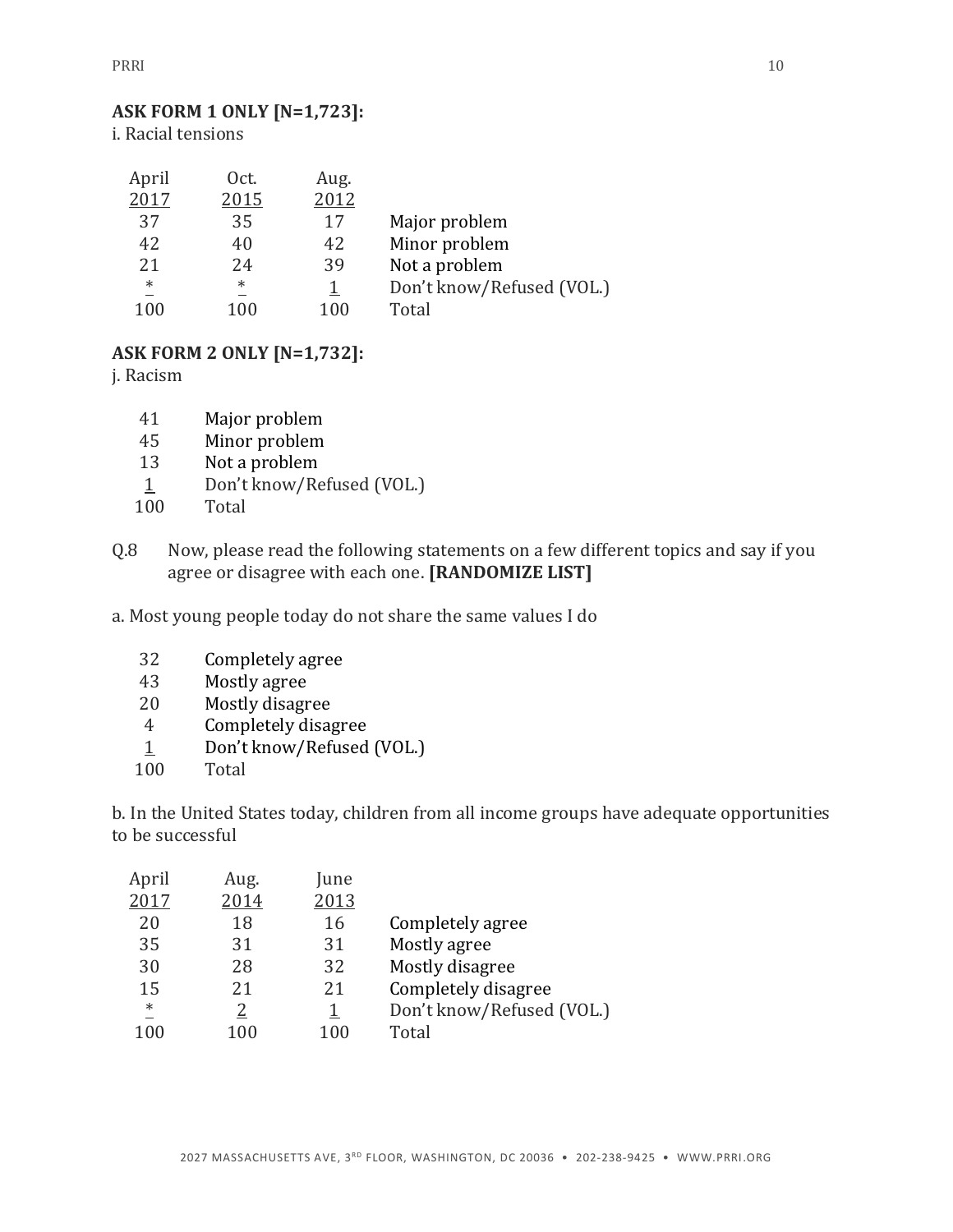PRRI 21

c. Children whose families cannot afford health insurance should receive coverage through the government

- 44 Completely agree
- 42 Mostly agree
- 11 Mostly disagree
- 3 Completely disagree
- 1 Don't know/Refused (VOL.)
- 100 Total

d. The government should provide financial assistance to relatives, such as grandparents, who are able to care for children who have been in foster care

- 36 Completely agree
- 48 Mostly agree
- 13 Mostly disagree
- 2 Completely disagree
- 1 Don't know/Refused (VOL.)
- 100 Total
- Q.9 Please say whether the first statement or the second statement comes closer to your own views--even if neither is exactly right.... **[ROTATE STATEMENTS]**

|                  | It is not<br>really that<br>big a<br>problem if<br>some people<br>have more of | One of the<br>big problems<br>in this<br>country is<br>that we don't<br>give |           |              |               |
|------------------|--------------------------------------------------------------------------------|------------------------------------------------------------------------------|-----------|--------------|---------------|
|                  | a chance in                                                                    | everyone an                                                                  |           | Neither/     | Don't know/   |
|                  | life than                                                                      | equal chance                                                                 | Other     | Both equally | Refused       |
|                  | others                                                                         | in life                                                                      | [SPECIFY] | (VOL.)       | <u>(VOL.)</u> |
| April 2017       | 32                                                                             | 66                                                                           |           |              | $2 = 100$     |
| Oct. 2015        | 28                                                                             | 65                                                                           | 5         |              | $1 = 100$     |
| Aug. 2014        | 38                                                                             | 55                                                                           |           | 5            | $3 = 100$     |
| <b>June 2013</b> | 39                                                                             | 53                                                                           |           | 5            | $3 = 100$     |
| Aug. 2012        | 39                                                                             | 54                                                                           |           | 4            | $3 = 100$     |
| Oct. 2011        | 40                                                                             | 53                                                                           |           | 4            | $3 = 100$     |
| Sept. 2010       | 41                                                                             | 53                                                                           |           | 4            | $2 = 100$     |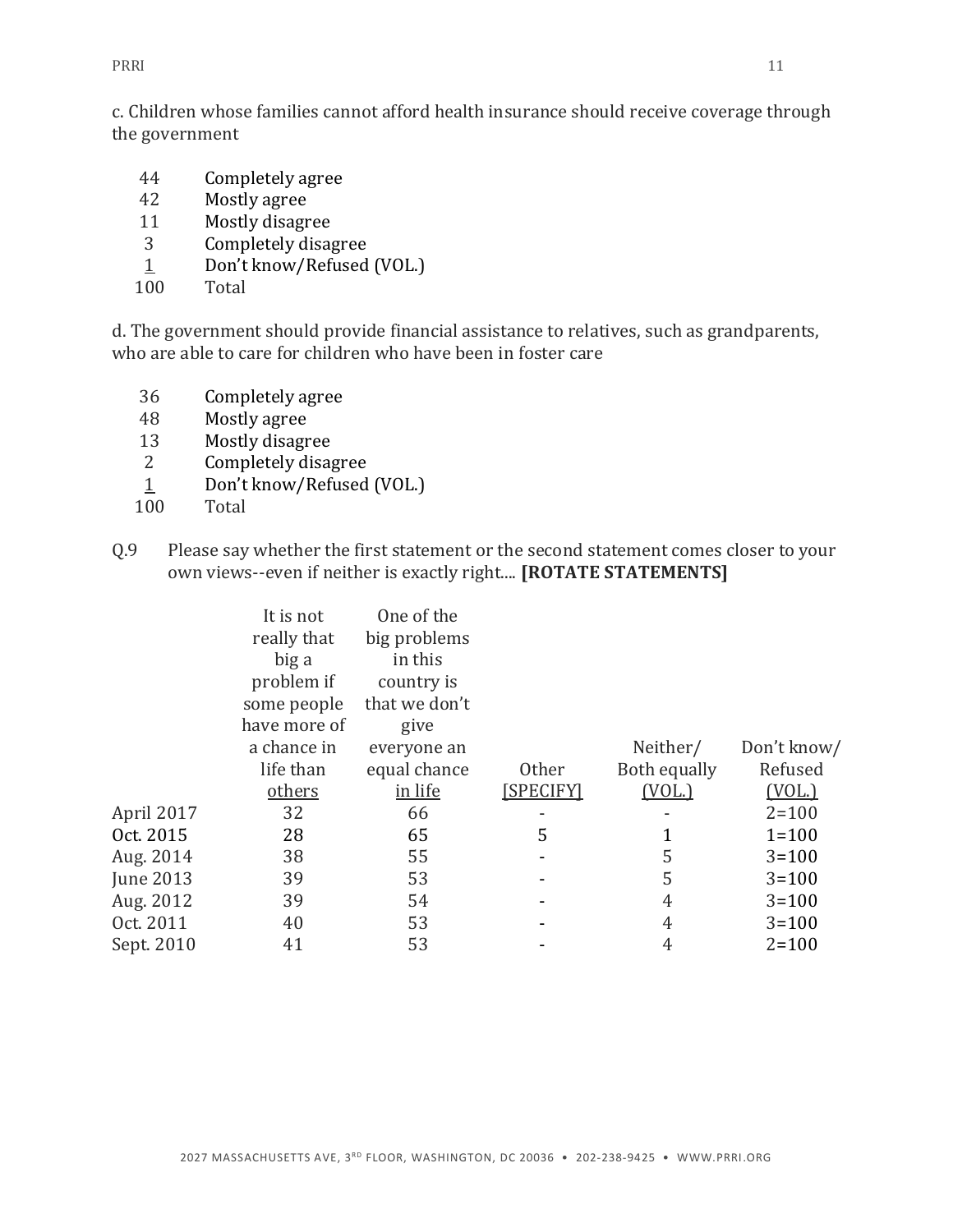- Q.10 Thinking about things that could help or hurt someone's chances of success in America today, how much do the following matter in terms of how easy or difficult it is for people to get ahead? Would you say the following matters… **[RANDOMIZE LIST]**
- a. The wealth of someone's family
	- 51 A great deal
	- 28 Some
	- 11 Little
	- 10 Not at all
	- \* Don't know/Refused (VOL.)
	- 100 Total
- b. A person's racial or ethnic background
	- 29 A great deal
	- 38 Some
	- 16 Little
	- 16 Not at all
	- 1 Don't know/Refused (VOL.)
	- 100 Total
- c. Being an immigrant
	- 31 A great deal
	- 38 Some
	- 16 Little
	- 13 Not at all
	- 1 Don't know/Refused (VOL.)
	- 100 Total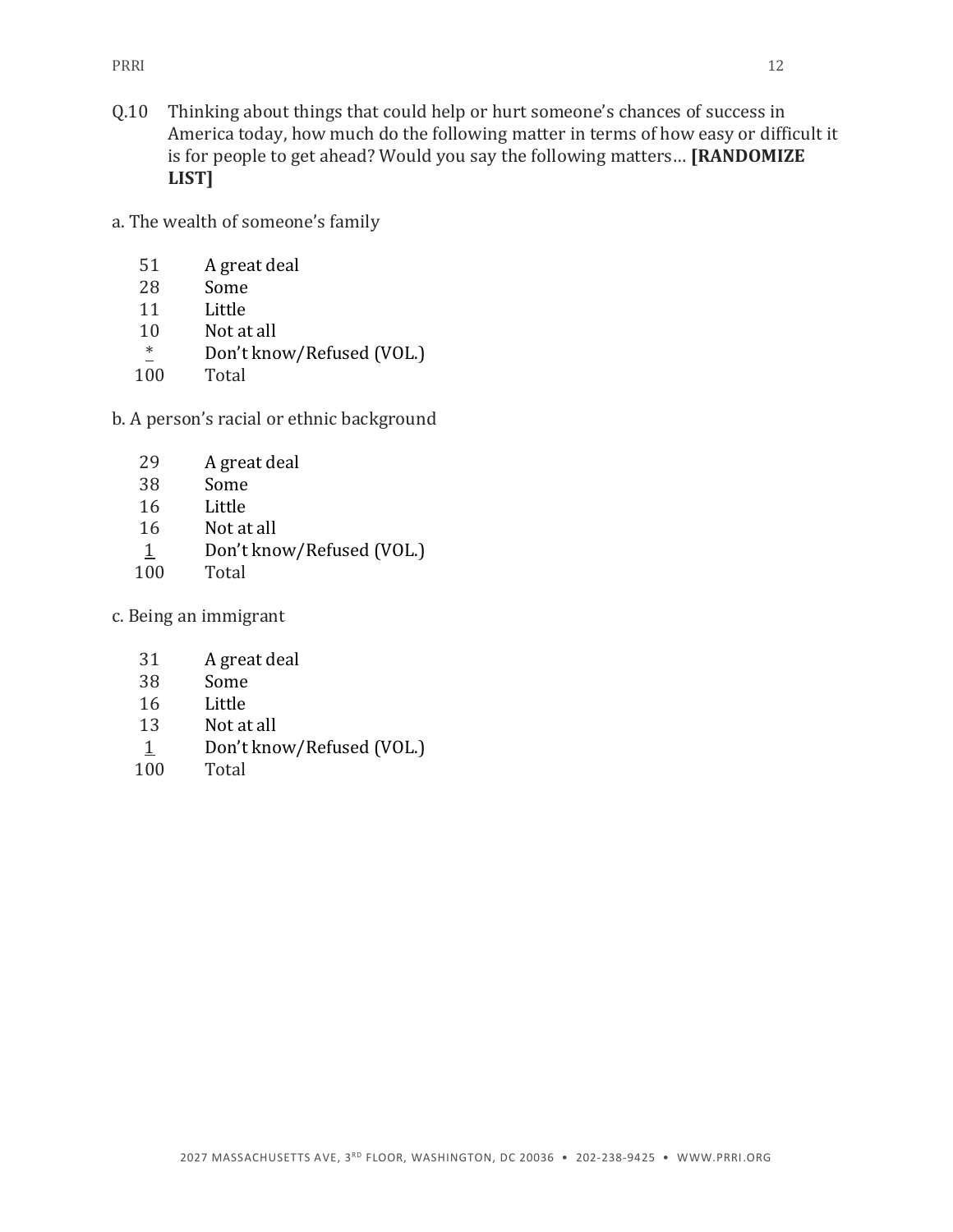Now a few questions about you… RELIG What is your present religion, if any?

- Protestant (Baptist, Methodist, Non-denominational, Lutheran, Presbyterian,
- Pentecostal, Episcopalian, Reformed, Church of Christ, Jehovah's Witness, etc.)
- 22 Roman Catholic (Catholic)
- Mormon (Church of Jesus Christ of Latter-day Saints/LDS)
- Orthodox (Greek, Russian, or some other orthodox church)
- 1 Jewish (Judaism)<br>\* Muslim (Johan)
- Muslim (Islam)
- Buddhist
- \* Hindu
- Atheist (do not believe in God)
- Agnostic (not sure if there is a God)
- Nothing in particular
- **Just Christian**
- Unitarian (Universalist)
- Something else [SPECIFY]
- Don't know/Refused (VOL.)
- Total

# **IF CHRISTIAN OR SOMETHING ELSE (RELIG=1-4, 12 OR 14), ASK [N=2,449]:**

BORN Would you describe yourself as a "born-again" or evangelical Christian, or not?

- Yes
- No
- Don't know/Refused (VOL.)
- Total

## **ASK ALL:**

ATTEND Aside from weddings and funerals, how often do you attend religious services?

- More than once a week
- Once a week
- Once or twice a month
- A few times a year
- Seldom
- Never
- \* Don't know/Refused (VOL.)
- Total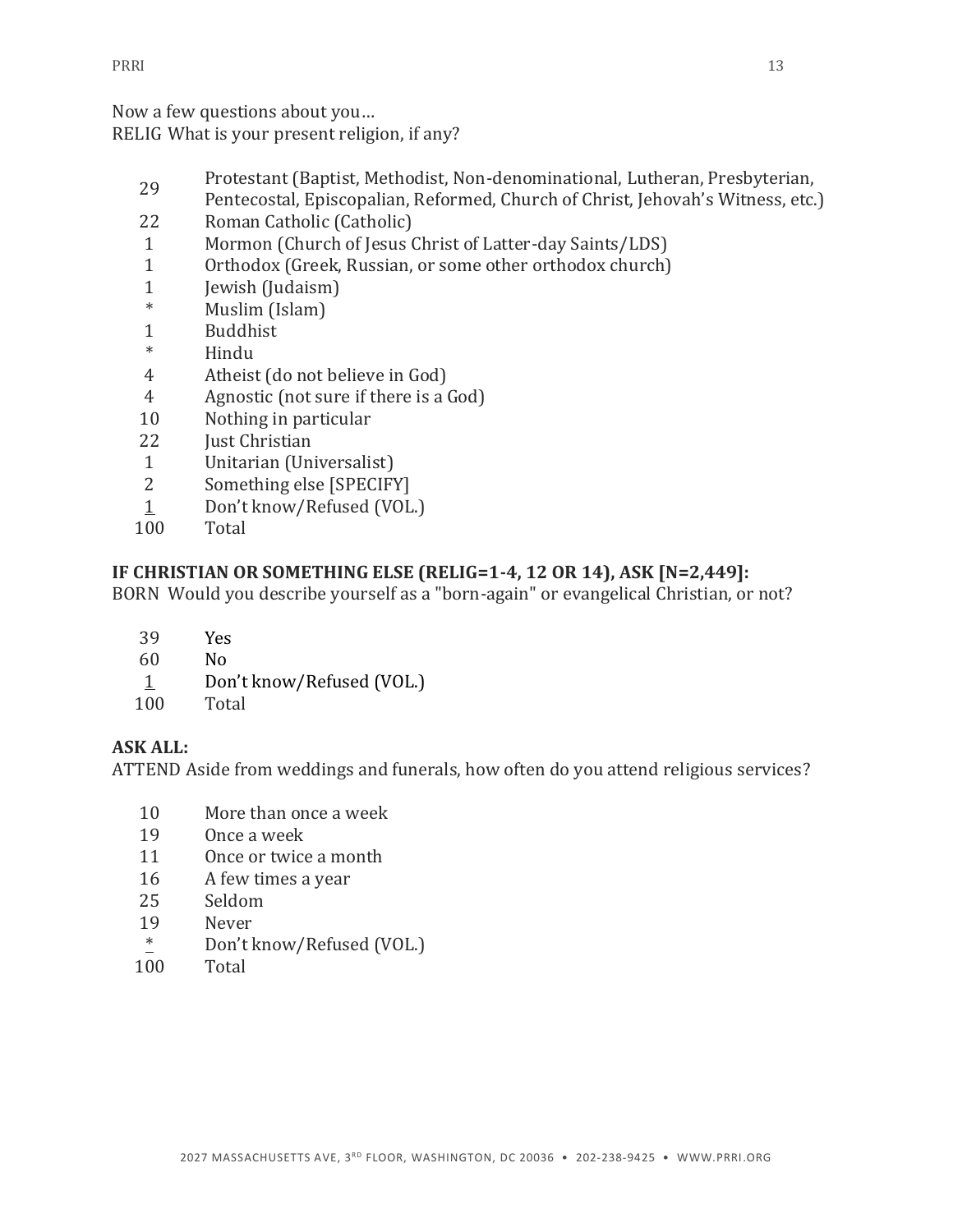On a different topic…

- Q.11 Overall, how well do you think the following programs and institutions are working in your state? **[RANDOMIZE]**
- a. The foster care system
	- Very well
	- Somewhat well
	- Not too well
	- Not at all well
	- Don't know/Refused (VOL.)
	- Total
- b. The public school system
	- Very well
	- Somewhat well
	- Not too well
	- Not at all well
	- 1 Don't know/Refused (VOL.)
	- Total
- c. The juvenile justice system
	- Very well
	- Somewhat well
	- Not too well
	- Not at all well
	- Don't know/Refused (VOL.)
	- Total
- Q.12 Do you think Pre-Kindergarten programs in your state should be supported by local taxpayers like public schools or should parents be obligated to pay for such programs for their children themselves?
	- Should be supported by taxpayers
	- Should be paid by parents
	- 1 Don't know/Refused (VOL.)
	- Total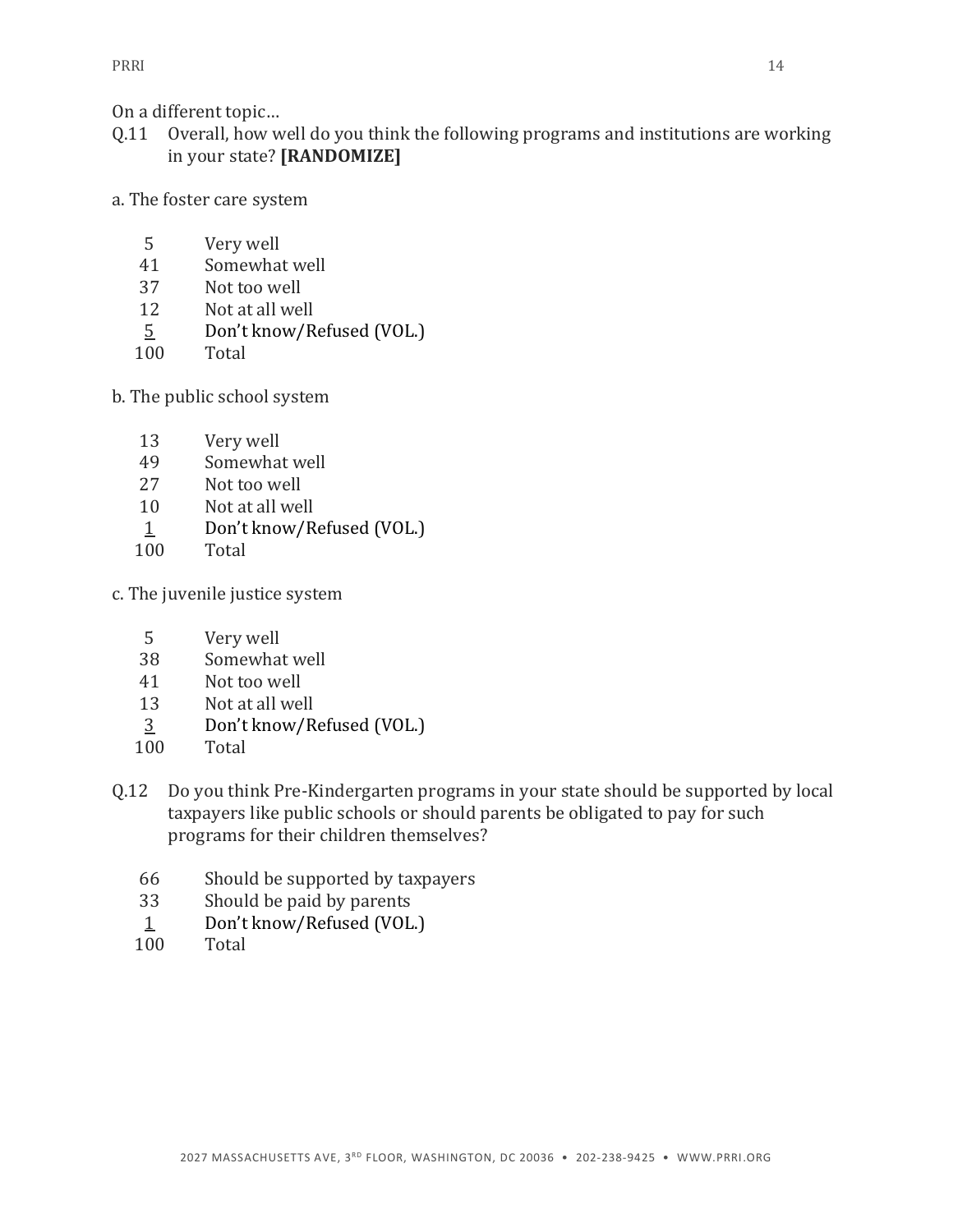Q.13 Now, read each statement and please say if you completely agree, mostly agree, mostly disagree or completely disagree with each one. **[RANDOMIZE LIST]**

a. When making sentencing and prison-assignment decisions for parents convicted of a crime, judges should always consider the impact on children and families

- Completely agree
- Mostly agree
- Mostly disagree
- Completely disagree
- Don't know/Refused (VOL.)
- Total

b. People convicted of nonviolent crimes should not be held in jail between their arrest and trial date simply because they cannot afford bail

- Completely agree
- Mostly agree
- Mostly disagree
- Completely disagree
- Don't know/Refused (VOL.)
- Total

c. Public schools that serve many poor students, students learning English as a second language, and students in foster care should receive more money per student than other public schools who serve fewer of these students

- Completely agree
- Mostly agree
- Mostly disagree
- Completely disagree
- Don't know/Refused (VOL.)
- Total

d. The only way to make sure that children living in poverty have a chance to succeed in life is to provide more assistance to their parents

- Completely agree
- Mostly agree
- Mostly disagree
- Completely disagree
- Don't know/Refused (VOL.)
- Total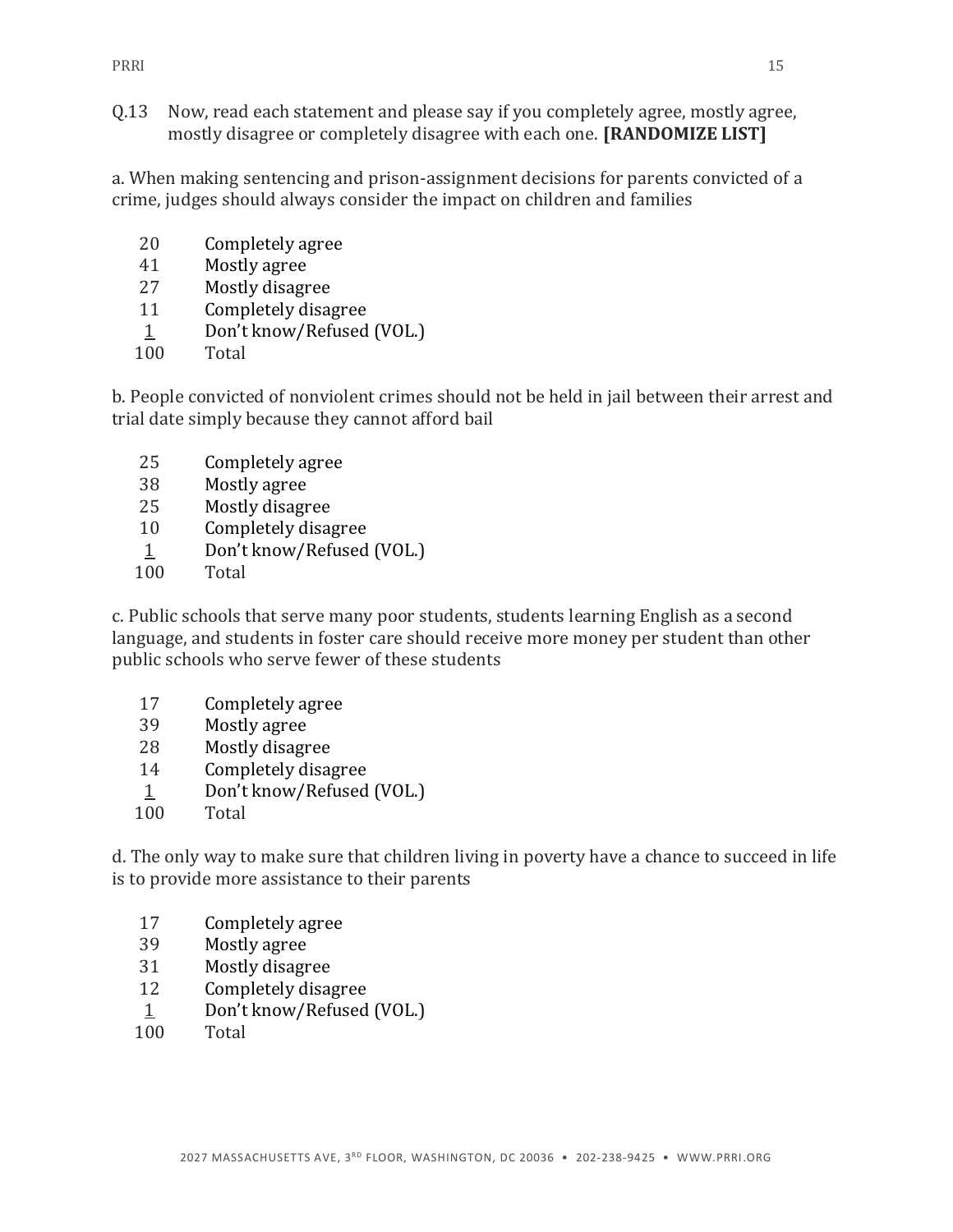e. After serving their sentences, people convicted of a crime should be given more support so that they can make a new start in life

- 27 Completely agree
- 46 Mostly agree
- 20 Mostly disagree
- 7 Completely disagree
- 1 Don't know/Refused (VOL.)
- 100 Total

f. We have a moral responsibility to make sure that every child in the U.S. has an opportunity to succeed

- 49 Completely agree
- 40 Mostly agree
- 8 Mostly disagree
- 2 Completely disagree
- 1 Don't know/Refused (VOL.)
- 100 Total
- Q.14 Please tell me which of the following four options you think should be the top priority for dealing with crime committed by young people. Would you say... **[RANDOMIZE]**
	- 42 Prevention, such as youth education programs
	- 40 Rehabilitation, such as job training and education for offenders
	- 7 Punishment, such as longer sentences and more prisons
	- 10 Enforcement, such as putting more police officers on the streets
	- 1 Don't know/Refused (VOL.)
	- 100 Total

As you may know, the foster care system currently provides financial support to people who are willing to become foster parents.

- Q.15 How often do people agree to become foster parents because of the financial support they receive from the government?
	- 26 Very often
	- 46 Somewhat often
	- 21 Not too often
	- 4 Not at all often
	- $\frac{3}{100}$  Don't know/Refused (VOL.)
	- Total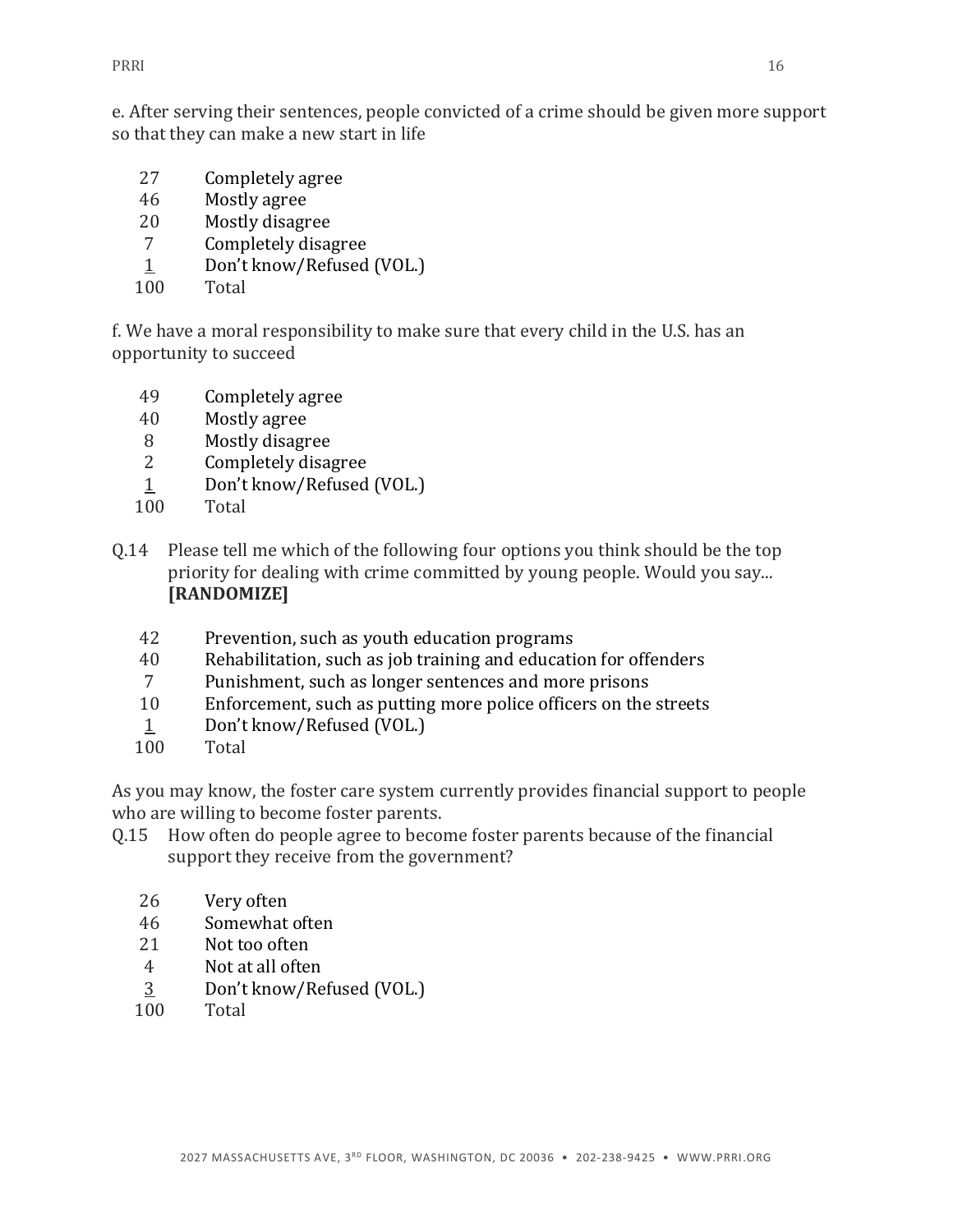Q.16 Now, please read the following statements on a few different topics and say if you agree or disagree with each one. **[RANDOMIZE LIST]**.

|            | Completely | Mostly | Mostly   | Completely | Don't know/<br>Refused |
|------------|------------|--------|----------|------------|------------------------|
|            | agree      | agree  | disagree | disagree   | <u>(VOL.)</u>          |
| April 2017 | 16         | 24     | 28       | 31         | $1 = 100$              |
| May 2016   | 20         | 30     | 27       | 22         | $1 = 100$              |
| April 2016 | 14         | 20     | 30       | 34         | $3 = 100$              |
| Oct. 2015  | 22         | 26     | 26       | 25         | $1 = 100$              |

a. It bothers me when I come in contact with immigrants who speak little or no English

b. Today discrimination against whites has become as big a problem as discrimination against blacks and other minorities

|            | Completely | Mostly | Mostly          | Completely      | Don't know/<br>Refused |
|------------|------------|--------|-----------------|-----------------|------------------------|
|            | agree      | agree  | <u>disagree</u> | <u>disagree</u> | (VOL.)                 |
| April 2017 | 22         | 26     | 27              | 24              | $1 = 100$              |
| Oct. 2016  | 17         | 22     | 27              | 30              | $3 = 100$              |
| Sept. 2016 | 20         | 27     | 30              | 21              | $1 = 100$              |
| May 2016   | 23         | 26     | 26              | 23              | $1 = 100$              |
| Oct. 2015  | 17         | 26     | 29              | 26              | $1 = 100$              |
| Aug. 2014  | 19         | 26     | 28              | 23              | $4 = 100$              |
| Aug. 2012  | 18         | 29     | 30              | 21              | $3 = 100$              |
| Aug. 2011  | 15         | 31     | 33              | 18              | $2 = 100$              |

c. Things have changed so much that I often feel like a stranger in my own country

| April | Nov. | Oct. |                           |
|-------|------|------|---------------------------|
| 2017  | 2016 | 2016 |                           |
| 15    | 19   | 17   | Completely agree          |
| 29    | 27   | 24   | Mostly agree              |
| 33    | 29   | 30   | Mostly disagree           |
| 22    | 24   | 27   | Completely disagree       |
| 1     |      |      | Don't know/Refused (VOL.) |
| 100   | 100  | 100  | Total                     |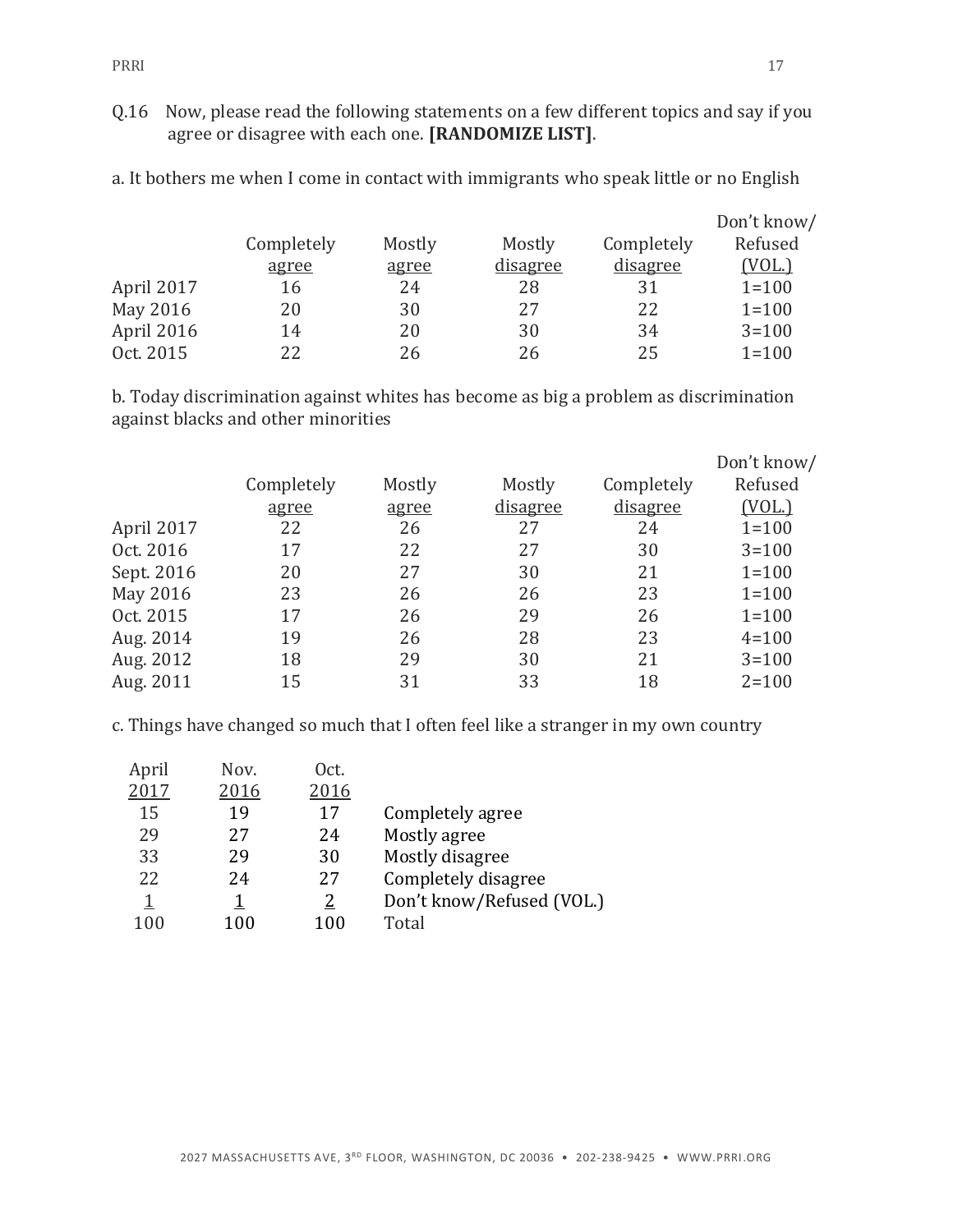PRRI 218

d. People like me are asked to make too many sacrifices that benefit people of another race

- 13 Completely agree
- 23 Mostly agree
- 36 Mostly disagree
- 26 Completely disagree
- 2 Don't know/Refused (VOL.)
- 100 Total

e. It's really a matter of some people not trying hard enough; if blacks would only try harder they could be just as well off as whites

| April | Oct. |                           |
|-------|------|---------------------------|
| 2017  | 2015 |                           |
| 13    | 16   | Completely agree          |
| 30    | 32   | Mostly agree              |
| 28    | 30   | Mostly disagree           |
| 27    | 19   | Completely disagree       |
| 2     | 2    | Don't know/Refused (VOL.) |
| 100   | 100  | Total                     |

f. As the number of black and other minority children continues to grow, our economic future depends on helping children from these communities be successful

- 31 Completely agree
- 46 Mostly agree
- 17 Mostly disagree
- 4 Completely disagree
- 1 Don't know/Refused (VOL.)
- 100 Total

g. Over the past couple of decades, the government has paid too much attention to the problems of blacks and other minorities

|            |            |        |          |                 | Don't know/ |
|------------|------------|--------|----------|-----------------|-------------|
|            | Completely | Mostly | Mostly   | Completely      | Refused     |
|            | agree      | agree  | disagree | <u>disagree</u> | (VOL.)      |
| April 2017 | 13         | 27     | 36       | 22              | $2 = 100$   |
| April 2016 | 11         | 21     | 34       | 29              | $5 = 100$   |
| Aug. 2014  | 14         | 24     | 36       | 20              | $5 = 100$   |
| Aug. 2012  | 12         | 28     | 37       | 20              | $3 = 100$   |
| Sept. 2010 | 11         | 26     | 40       | 20              | $3 = 100$   |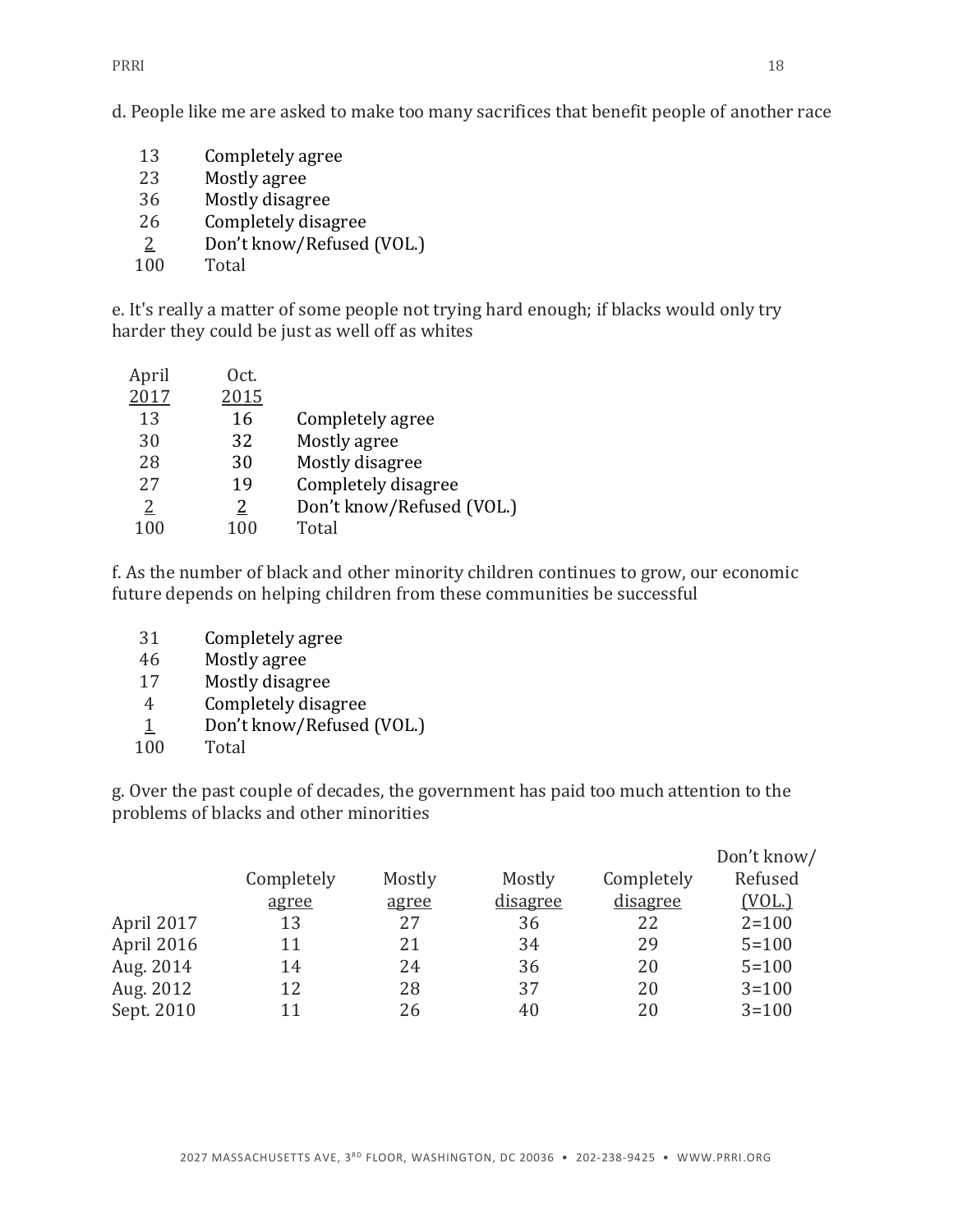|            |            |        |          |            | Don't know/ |
|------------|------------|--------|----------|------------|-------------|
|            | Completely | Mostly | Mostly   | Completely | Refused     |
|            | agree      | agree  | disagree | disagree   | (VOL.)      |
| April 2017 | 10         | 32     | 33       | 24         | $1 = 100$   |
| Sept. 2016 | 15         | 37     | 30       | 17         | $1 = 100$   |
| Oct. 2015  | 10         | 31     | 33       | 24         | $2 = 100$   |
| May 2015   | 12         | 29     | 29       | 23         | $7 = 100$   |
| Nov. 2014  | 12         | 33     | 31       | 21         | $4 = 100$   |

h. Police officers generally treat blacks and other minorities the same as whites

Q.17 How much of the time do you think you can trust each of the following to do what is right? **[RANDOMIZE]**

a. The federal government

| April    | Dec.  |                           |
|----------|-------|---------------------------|
| 2017     | 20143 |                           |
| 4        | 3     | Just about always         |
| 25       | 21    | Most of the time          |
| 56       | 56    | Only some of the time     |
| 15       | 19    | None of the time          |
| <u>1</u> | 2     | Don't know/Refused (VOL.) |
| 100      | 100   | Total                     |

b. Your state government

 $\overline{a}$ 

| April     | Dec.     |                           |
|-----------|----------|---------------------------|
| 2017      | 20144    |                           |
| 3         | 3        | Just about always         |
| 31        | 29       | Most of the time          |
| 51        | 53       | Only some of the time     |
| 14        | 13       | None of the time          |
| <u> 1</u> | <u>2</u> | Don't know/Refused (VOL.) |
| 100       | 100      | Total                     |
|           |          |                           |

<sup>3</sup> Pew Research Center American Trends Panel Poll, December 2014.

<sup>4</sup> Pew Research Center American Trends Panel Poll, December 2014.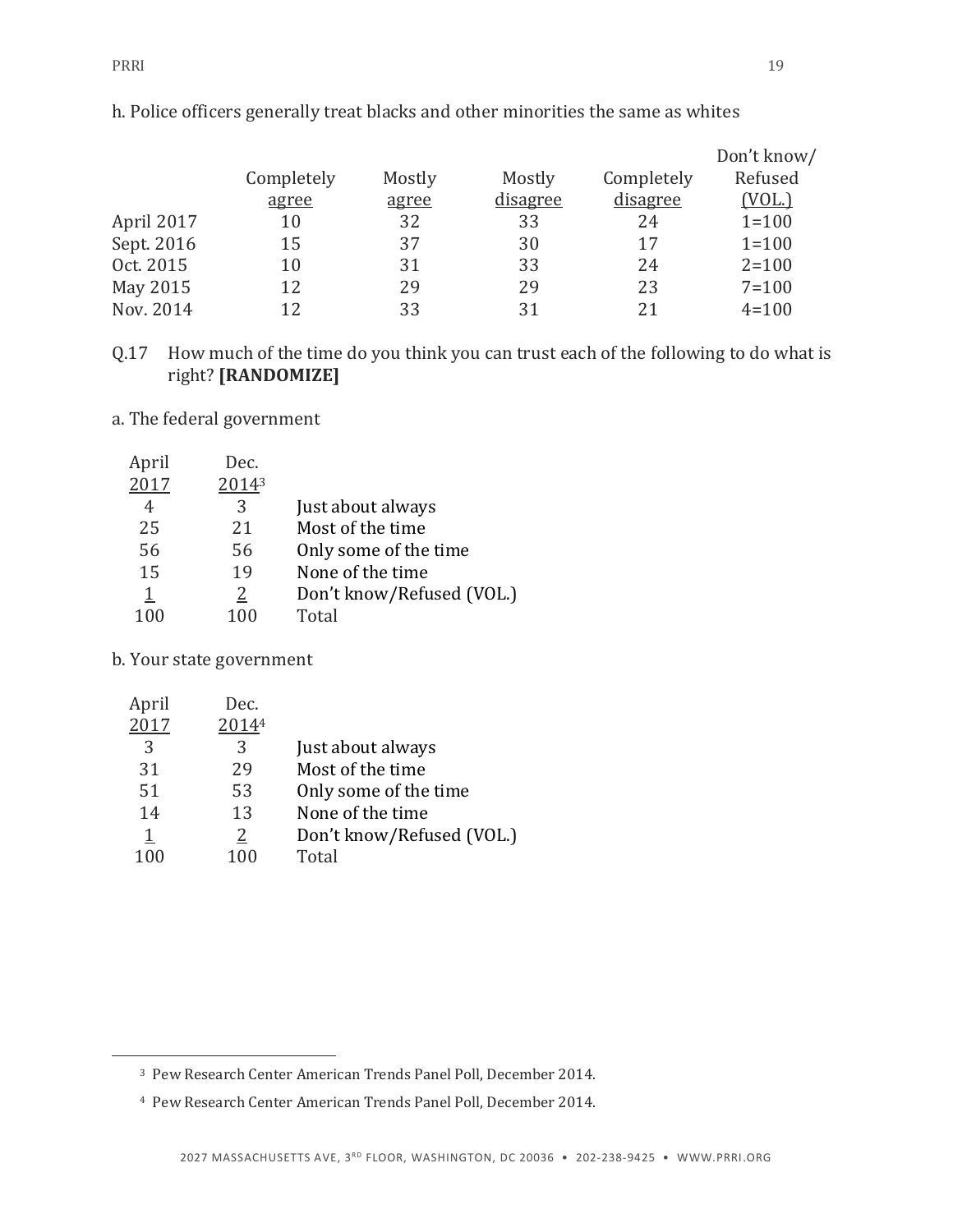c. Your local government

| April     | Dec.  |                           |
|-----------|-------|---------------------------|
| 2017      | 20145 |                           |
| 4         | 4     | Just about always         |
| 39        | 36    | Most of the time          |
| 45        | 46    | Only some of the time     |
| 10        | 12    | None of the time          |
| <u> 1</u> | 2     | Don't know/Refused (VOL.) |
| 100       | 100   | Total                     |
|           |       |                           |

- Q.18 Now, read each statement and please say if you completely agree, mostly agree, mostly disagree or completely disagree with each one. **[RANDOMIZE LIST]**
- a. When something is run by the government, it is usually inefficient and wasteful

| April | April |                           |
|-------|-------|---------------------------|
| 2017  | 20126 |                           |
| 19    | 29    | Completely agree          |
| 44    | 31    | Mostly agree              |
| 31    | 28    | Mostly disagree           |
| 5     |       | Completely disagree       |
| 1     | 4     | Don't know/Refused (VOL.) |
|       | 100   | Total                     |

- b. Too often government is helping the wrong people
	- Completely agree
	- Mostly agree
	- Mostly disagree
	- Completely disagree
	- $\frac{1}{100}$  Don't know/Refused (VOL.)
	- **Total**

 $\overline{a}$ 

Pew Research Center American Trends Panel Poll, December 2014.

Pew Research Center for the People & the Press Values Survey, April 2012.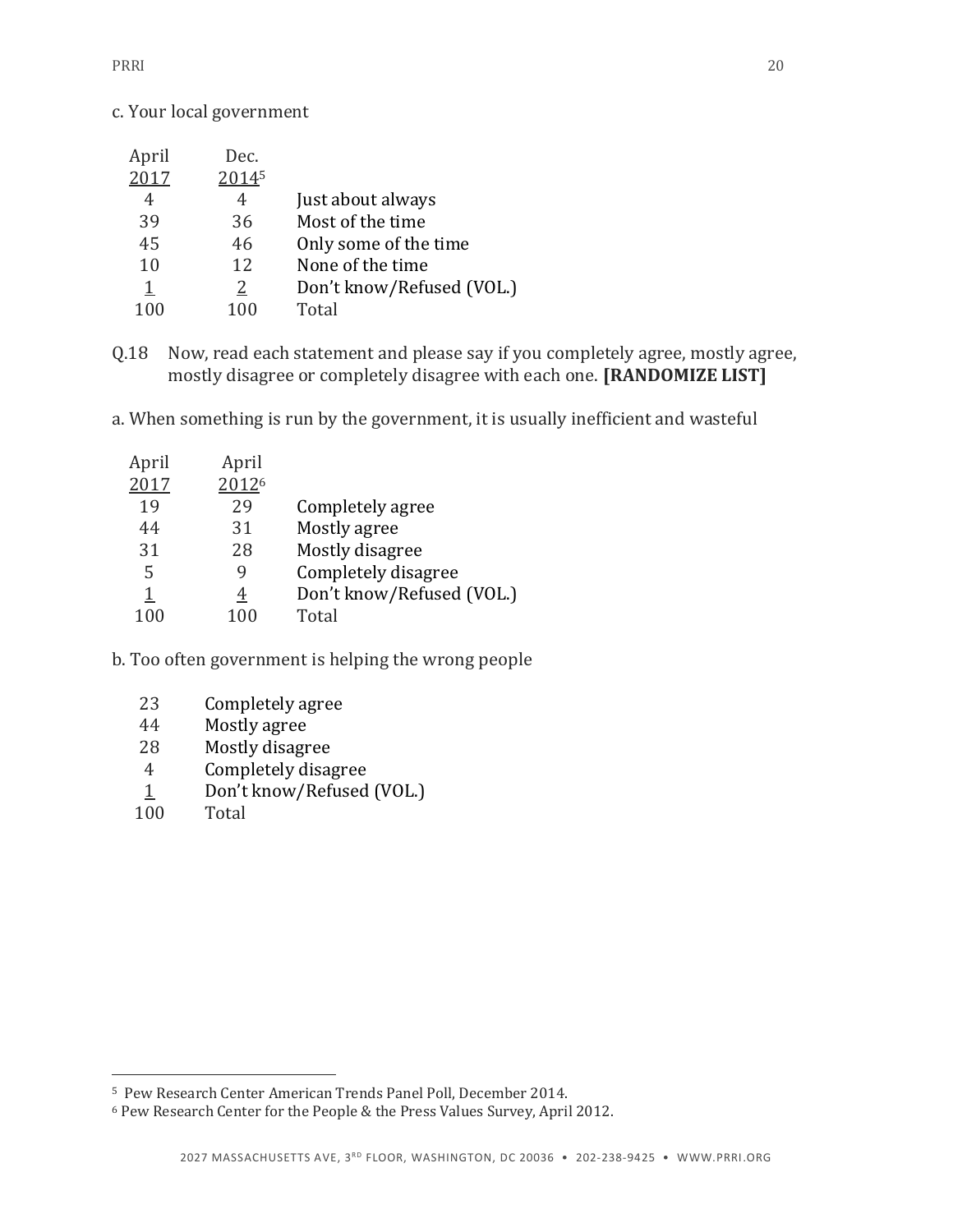PRRI 21

c. Government is providing too many social services that should be left to religious groups and private charities

| April | une] |                           |
|-------|------|---------------------------|
| 2017  | 2013 |                           |
| q     | 20   | Completely agree          |
| 2.7   | 30   | Mostly agree              |
| 43    | 30   | Mostly disagree           |
| 19    | 18   | Completely disagree       |
| 2     | 2    | Don't know/Refused (VOL.) |
|       | 100  | Total                     |

d. Nonprofits and religious charities are not large enough to address all the needs of poor Americans

- Completely agree
- Mostly agree
- Mostly disagree
- Completely disagree
- 1 Don't know/Refused (VOL.)
- Total
- e. Government often does a better job than people give it credit for
	- Completely agree
	- Mostly agree
	- Mostly disagree
	- Completely disagree
	- Don't know/Refused (VOL.)
	- Total
- Q.19 In general, how much, if at all, do you think the following types of people have in common with you? **[RANDOMIZE]**

## **ASK WHITES ONLY [N=2,177]:**

a. African Americans

- A lot in common
- Some in common
- Little in common
- Nothing in common
- Don't know/Refused (VOL.)
- Total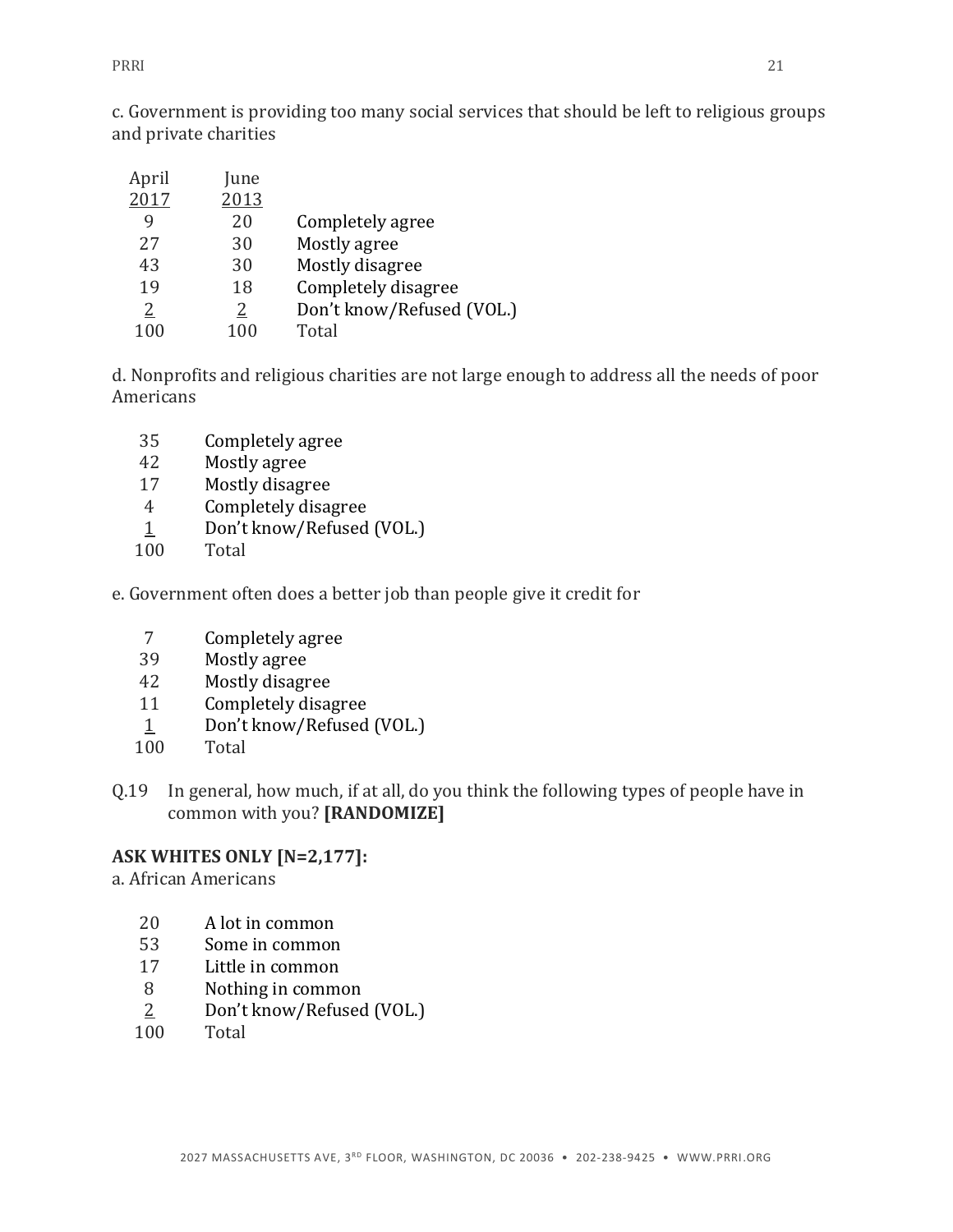#### b. Hispanics

- A lot in common
- Some in common
- Little in common
- Nothing in common
- Don't know/Refused (VOL.)
- Total

c. Asian-Pacific Islanders

- A lot in common
- Some in common
- Little in common
- Nothing in common
- Don't know/Refused (VOL.)
- Total

# **ASK ALL:**

d. Muslims

- A lot in common
- Some in common
- Little in common
- Nothing in common
- Don't know/Refused (VOL.)
- Total

## e. Atheists

- A lot in common
- Some in common
- Little in common
- Nothing in common
- Don't know/Refused (VOL.)
- Total

## f. Immigrants

- A lot in common
- Some in common
- Little in common
- Nothing in common
- Don't know/Refused (VOL.)
- Total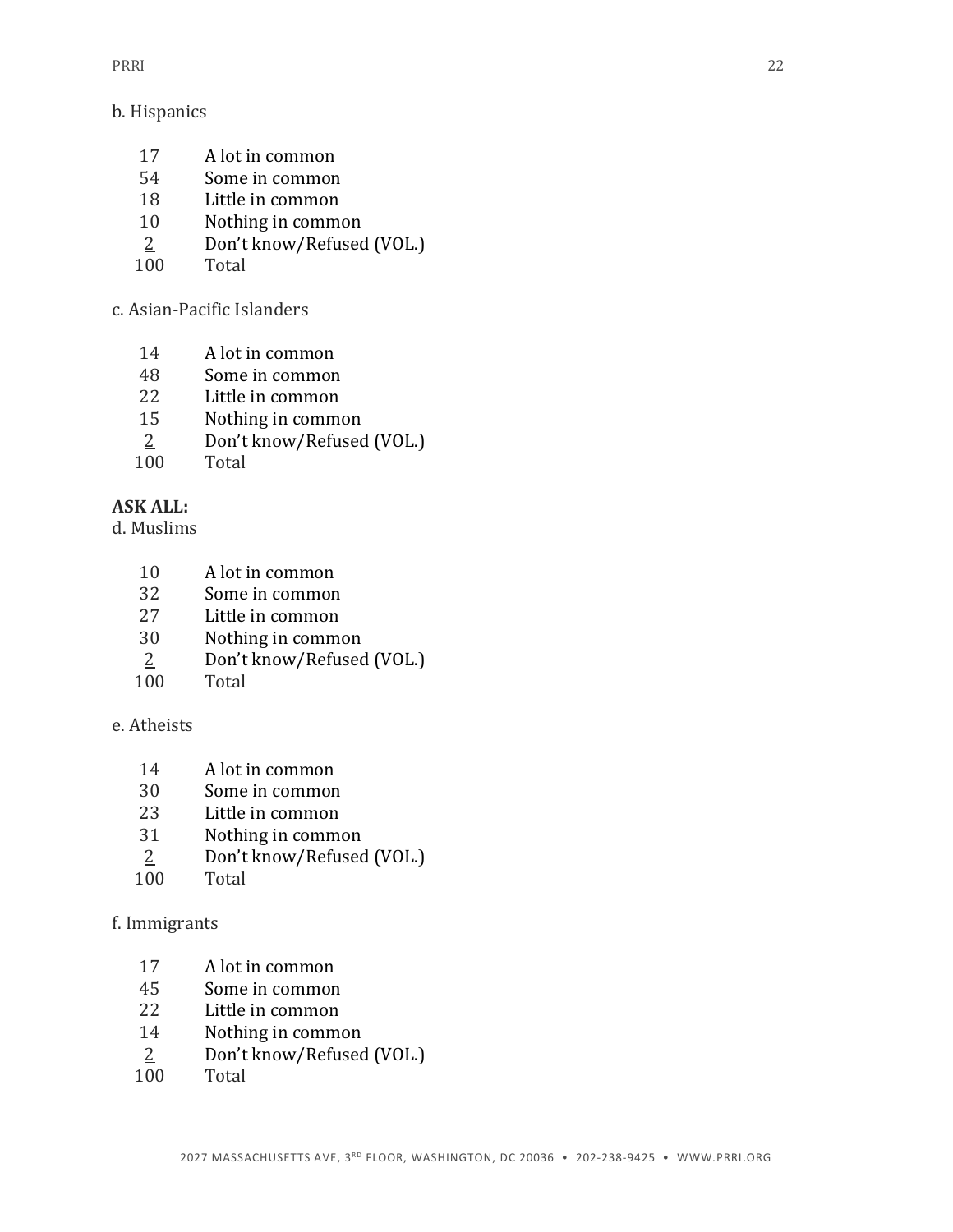Thinking about the people who you know…

- Q.20 Do you have a close friend or family member who… **[RANDOMIZE LIST] [PLEASE SELET ALL THAT APPLY]**
- a. Is a different race or ethnicity than you
	- 64 Yes, close friend
	- 30 Yes, family member
	- 24 No, do not have close friend or family member

*Note: Multiple responses accepted. Numbers do not add up to 100 percent.*

- b. Was born outside the U.S.
	- 44 Yes, close friend
	- 27 Yes, family member
	- 42 No, do not have close friend or family member

*Note: Multiple responses accepted. Numbers do not add up to 100 percent.*

#### c. Is a different religion than you

- 65 Yes, close friend
- 46 Yes, family member
- 16 No, do not have close friend or family member

*Note: Multiple responses accepted. Numbers do not add up to 100 percent.*

#### d. Did not go to college

- 63 Yes, close friend
- 63 Yes, family member
- 12 No, do not have close friend or family member

*Note: Multiple responses accepted. Numbers do not add up to 100 percent.*

## **ROTATE ORDER: Q21 & Q22**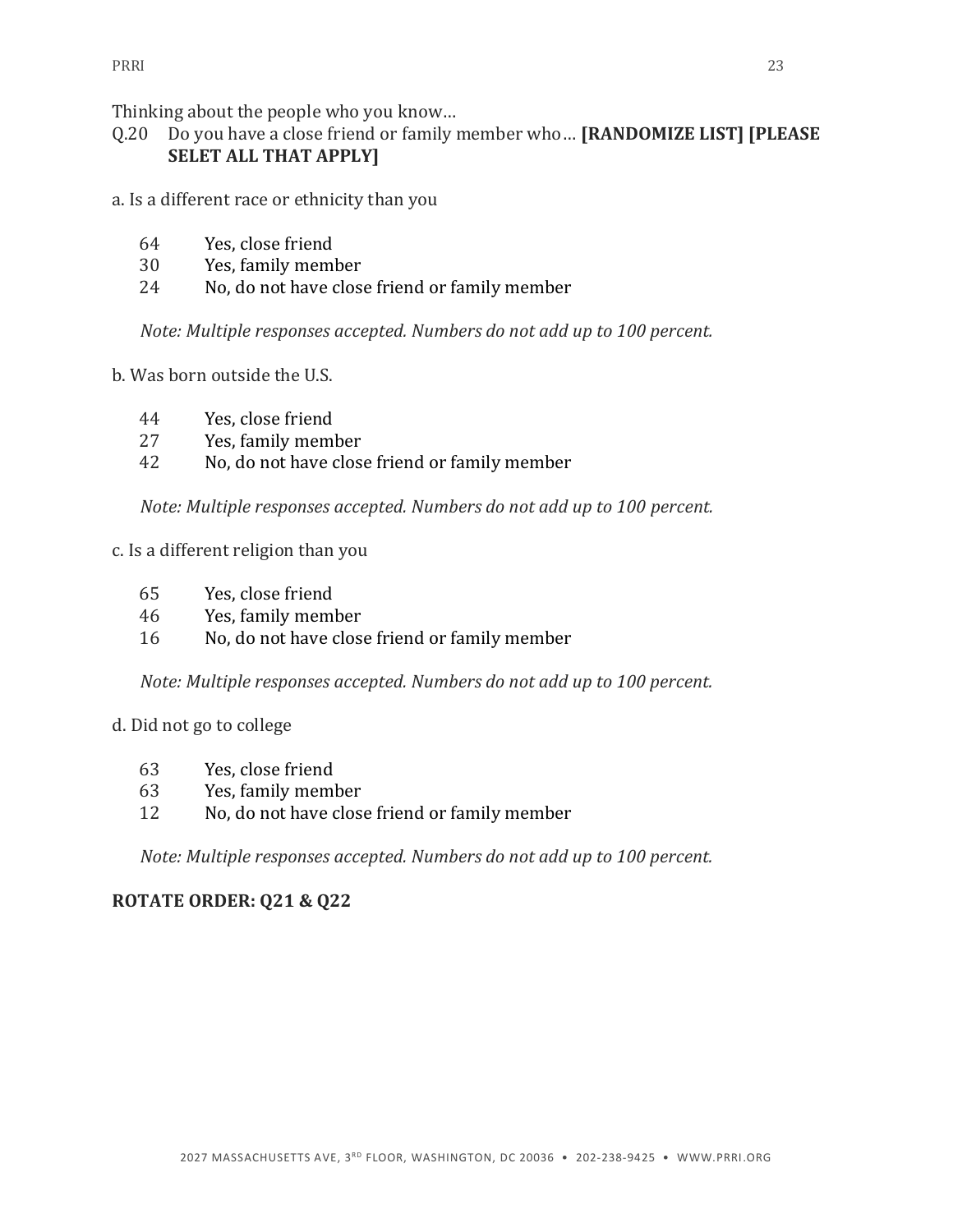Q.21 In your own community, would you say the people who are poor are mostly white, mostly black, mostly Hispanic, or some other combination?

| April | Oct.       |                                         |
|-------|------------|-----------------------------------------|
| 2017  | 2016       |                                         |
| 30    | 25         | Mostly white                            |
| 28    | 18         | Mostly black                            |
| 18    | 14         | <b>Mostly Hispanic</b>                  |
| 3     | 9          | Other [SPECIFY]                         |
| 14    | 13         | Multiple races, including whites (VOL.) |
|       | 2          | Other ethnic/religious group (VOL.)     |
| 3     | 4          | Combination of nonwhite groups (VOL.)   |
|       | 3          | Two races, including whites (VOL.)      |
| 3     | <u> 11</u> | Don't know/Refused (VOL.)               |
|       | 100        | Total                                   |

Q.22 In your view, are most people who receive welfare payments genuinely in need of help or are they taking advantage of the system?

| April    | Oct. | Sept. |                                |
|----------|------|-------|--------------------------------|
| 2017     | 2016 | 2012  |                                |
| 53       | 46   | 44    | In need of help                |
| 45       | 44   | 46    | Taking advantage of the system |
|          | 4    | 3     | Other (VOL.)                   |
| <u>3</u> |      | 7     | Don't know/Refused (VOL.)      |
| 100      | 100  | 100   | Total                          |

- Q.23 Even if you do not regularly get your news from the following sources, which of the following do you trust MOST to provide accurate information about politics and current events? **[RANDOMIZE ORDER]**
	- 20 Fox News
	- 7 The New York Times
	- 14 CNN
	- 5 MSNBC
	- 10 NPR
	- 3 USA Today
	- 20 Local television news/local newspapers
	- 3 The Wall Street Journal
	- 17 The major broadcast networks (ABC, NBC, CBS)
	- 3 Don't know/Refused (VOL.)<br>100 Total
	- **Total**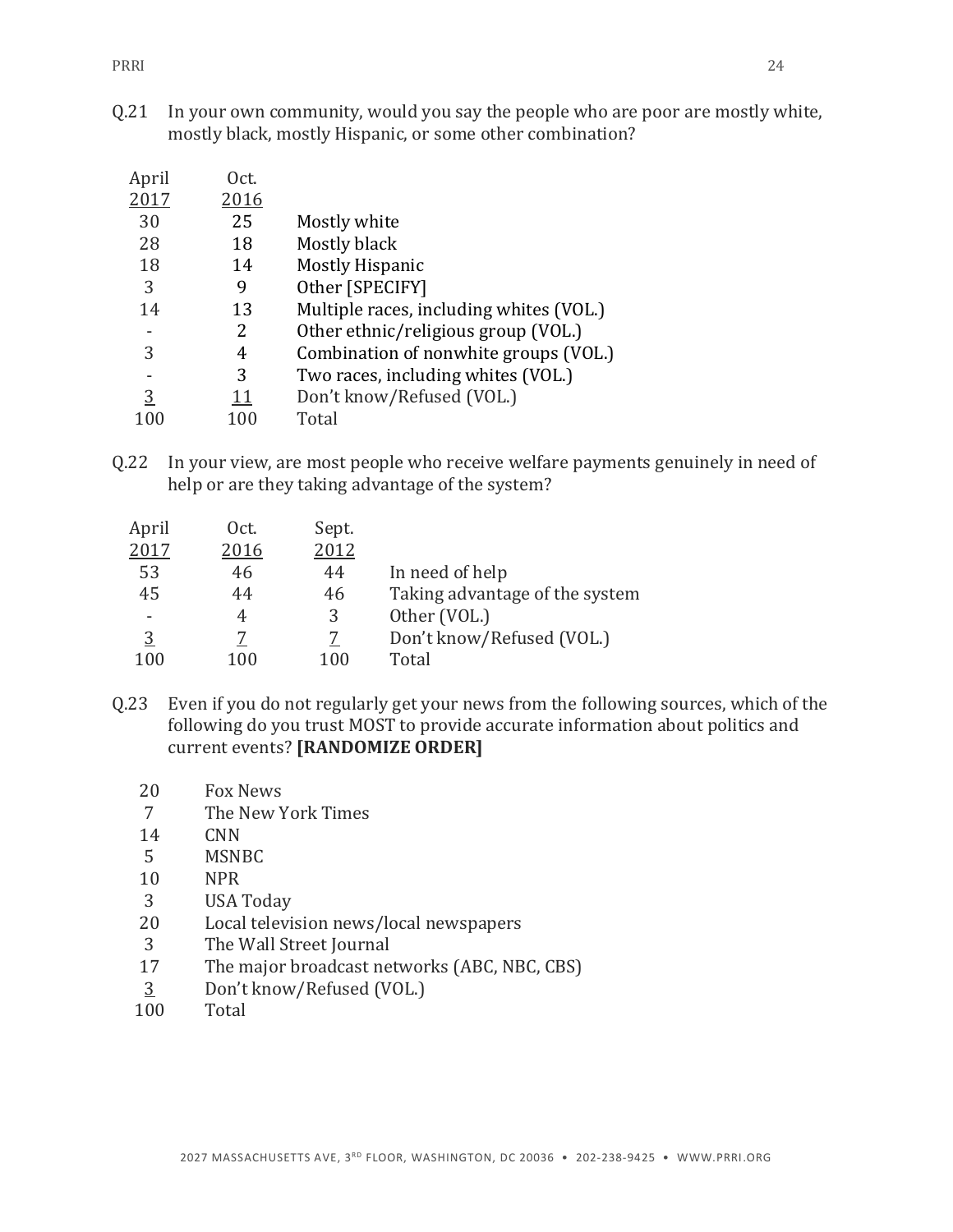# **IF REGISTERED (REGIST=1), ASK [N=2,986]:**

Thinking about the 2016 presidential election…

- Q.24 Did you happen to vote for **[INSERT; RANDOMIZE]**, **[INSERT]**, some other candidate or did things come up that kept you from voting?
	- 45 Hillary Clinton, the Democrat
	- 36 Donald Trump, the Republican
	- 7 Other candidate [SPECIFY]
	- 11 Did not vote
	- 1 Don't know/Refused (VOL.)
	- 100 Total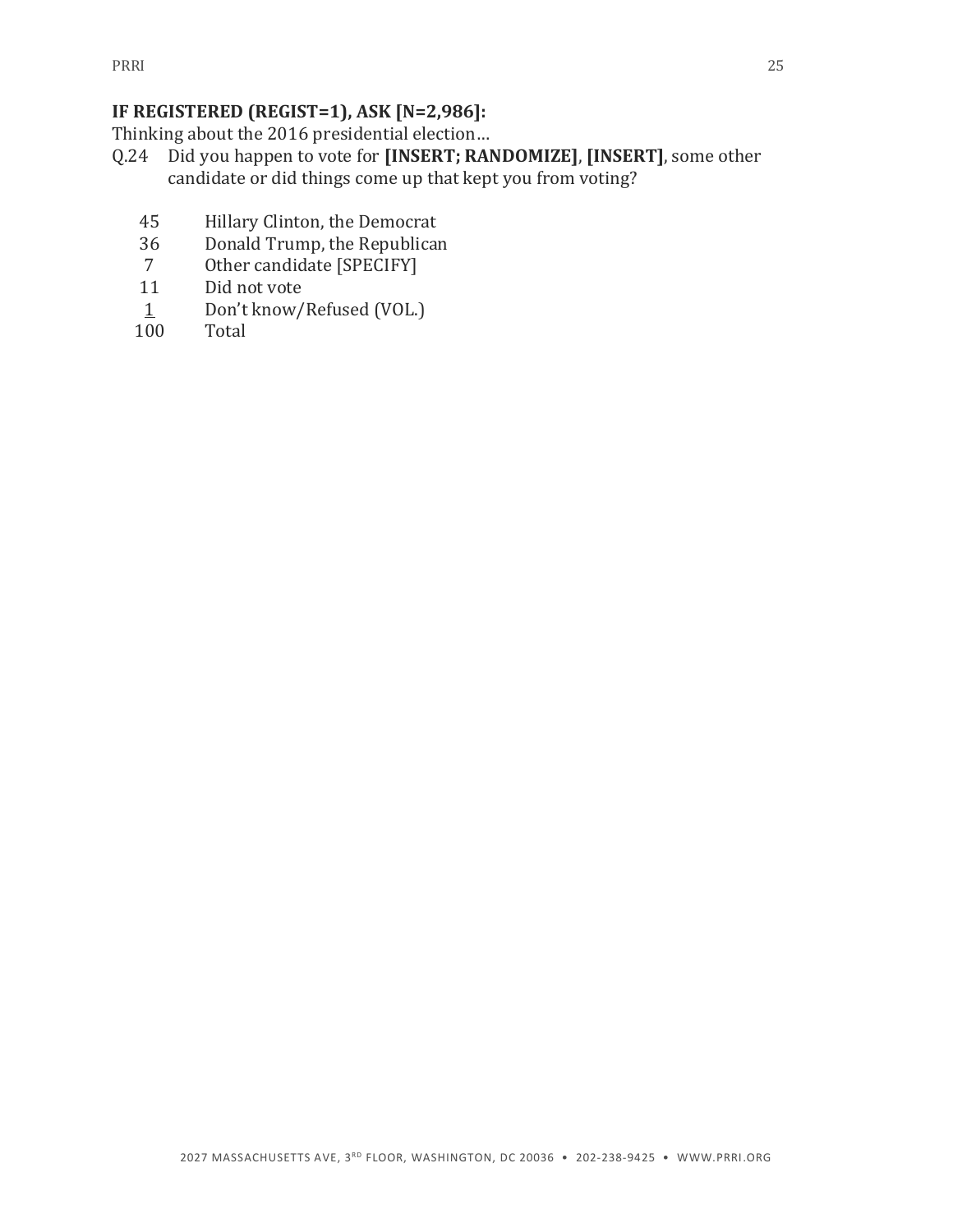$\overline{a}$ 

# **Survey Methodology**

The survey was designed and conducted by PRRI. The survey was made possible by a generous grant from The Annie E. Casey Foundation. Interviews were conducted among a random sample of 3,455 adults (age 18 and up) living in the United States including all 50 states and the District of Columbia. Interviews were conducted both online using a selfadministered design and by telephone using live interviewers. All interviews were conducted among participants in AmeriSpeak, a probability-based panel designed to be representative of the national U.S. adult population run by NORC at the University of Chicago. Panel participants without Internet access, which included 634 respondents, were interviewed via telephone by professional interviewers under the direction of NORC. Interviewing was conducted in both Spanish and English between April 11 and May 12, 2017. The total sample includes oversamples of 1,202 respondents in the South and 1,237 respondents in the Southwest.<sup>7</sup>

NORC's AmeriSpeak Panel provides a representative panel of civilian, non-institutional adults (age 18 and over) living in the United States. The sample frame was developed using a two-stage probability sample design to create a representative sample of households in the United States. The first stage uses National Frame Areas (NFAs), geographic areas that have a population of at least 10,000 people. The National Sample Frame contains almost 3 million households and includes 80,000 rural households. Additionally, NORC oversampled housing units in segments (Census tracts or block groups) that include hard-to-reach populations, including young adults, Hispanics and African Americans. Panel recruitment proceeded in two stages. First, a mail solicitation is sent to a randomly selected household along with follow-up telephone calls and email solicitations if necessary. In the second stage, households that have not responded to the initial inquiry or follow-ups receive an enhanced incentive offer and a personal visit from NORC field interviewers. Members typically participate in panel surveys two or three times a month. For more information about AmeriSpeak, please visit:

<http://www.norc.org/Research/Capabilities/Pages/amerispeak.aspx>

The weighting was accomplished in two separate stages. First, panel base weights were calculated for every household based on the probability of selection from the NORC National Frame, the sampling frame that was used to sample housing units for AmeriSpeak. Household level weights were then assigned to each eligible adult in every recruited household. In the second stage, sample demographics were balanced to match target population parameters for gender, age, education, race and Hispanic ethnicity, and division (U.S. Census definitions), housing type, and telephone usage. The telephone usage parameter came from an analysis of the National Health Interview Survey. All other weighting parameters are derived from an analysis of the U.S. Census Bureau's Current Population Survey.

<sup>&</sup>lt;sup>7</sup> For the purpose of this study, the Southern regional oversample includes the following states: Alabama, Arkansas, Delaware, Florida, Georgia, Kentucky, Louisiana, Maryland, North Carolina, Mississippi, Oklahoma, South Carolina, Tennessee, Texas and Virginia. The Southwestern oversample includes the following states: Arizona, California, Colorado, New Mexico, Nevada, and Utah.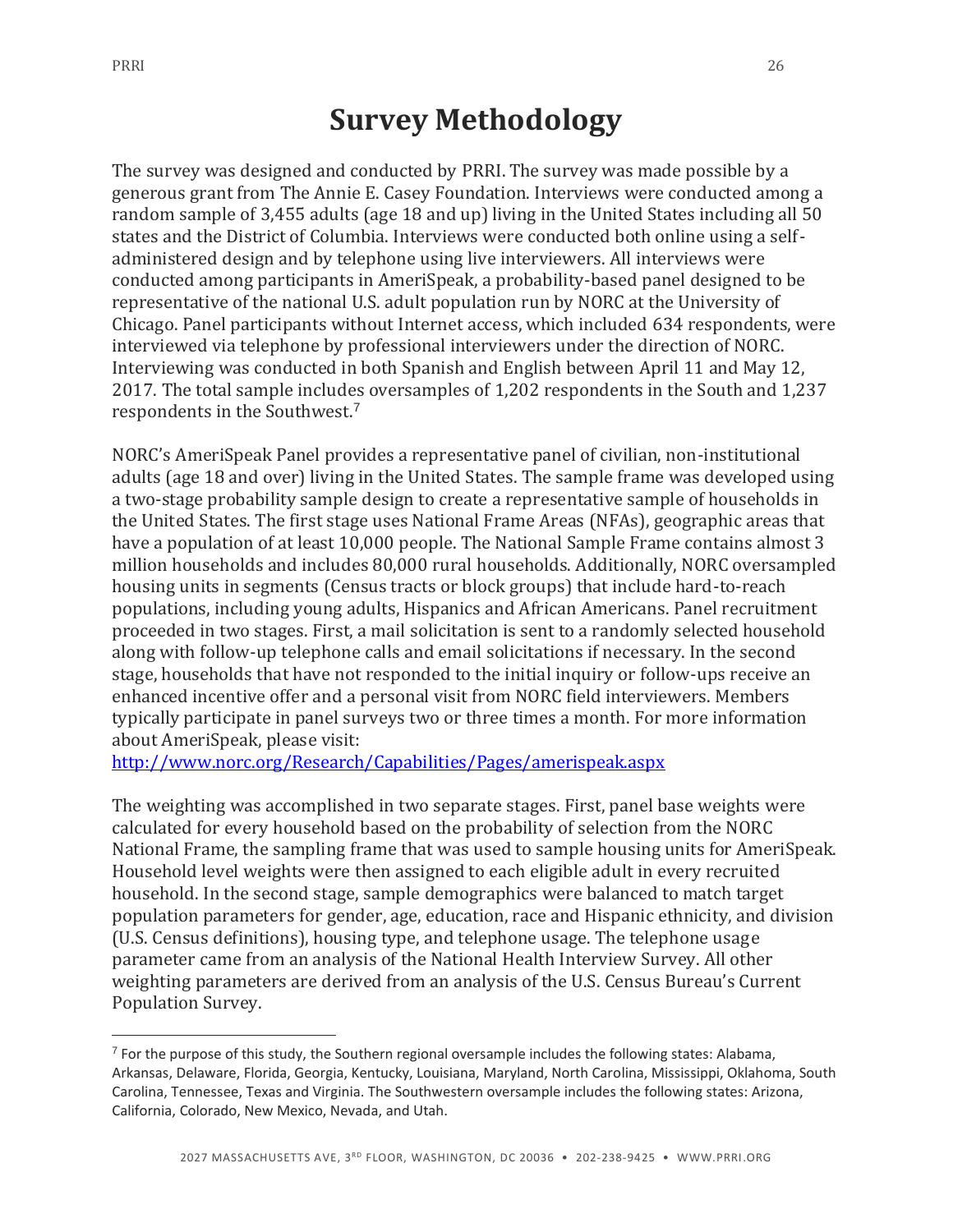The sample weighting was accomplished using an iterative proportional fitting process that simultaneously balances the distributions of all variables. Weights were trimmed to prevent individual interviews from having too much influence on the final results. The use of these weights in statistical analysis ensures that the demographic characteristics of the sample closely approximate the demographic characteristics of the target populations.

The margin of error for the survey is  $+/- 2.5$  percentage points at the 95% level of confidence. The design effect for the survey is 2.3. In addition to sampling error, surveys may also be subject to error or bias due to question wording, context and order effects.